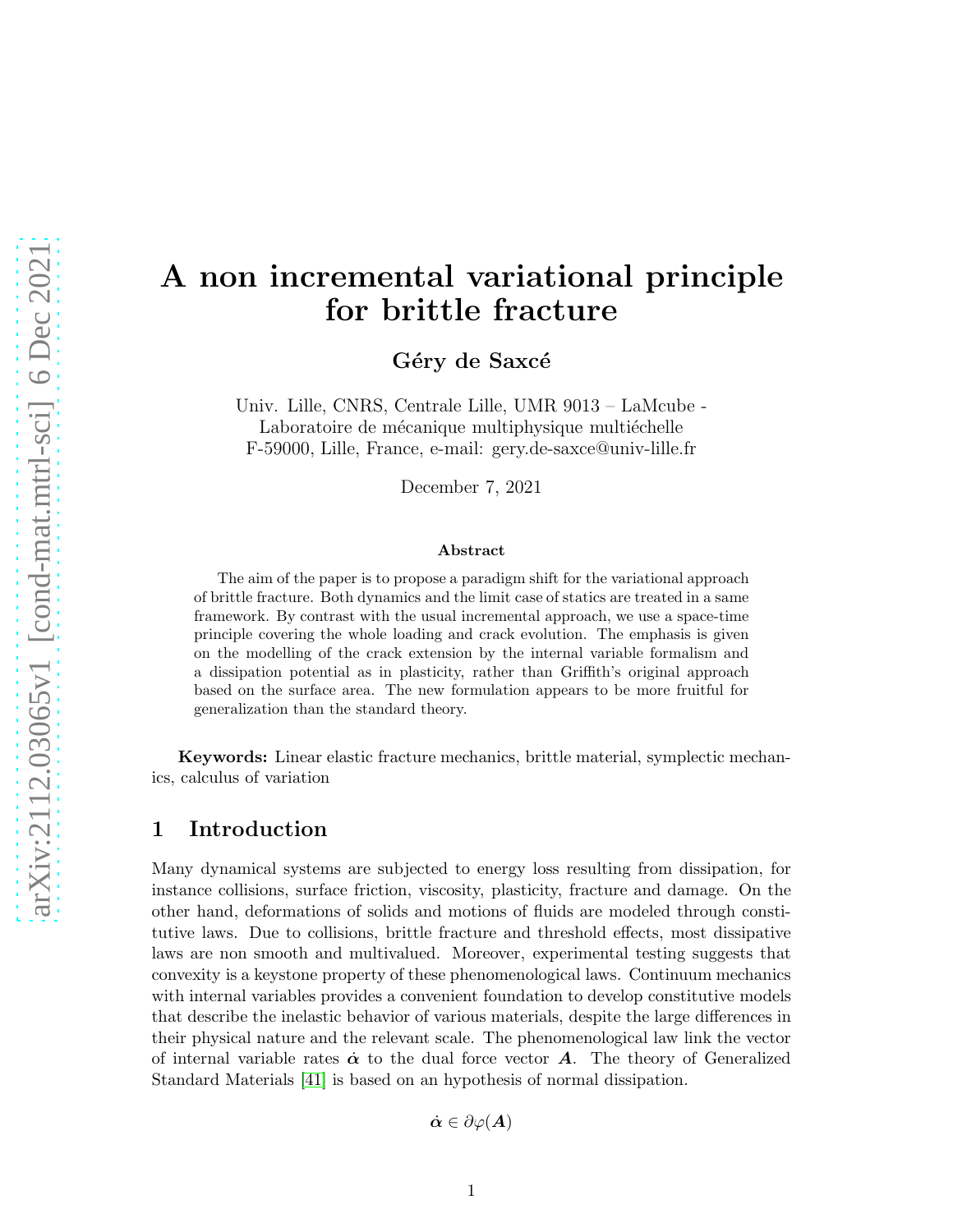where occurs the subdifferential of a convex and lower semicontinuous function  $\varphi$ , not everywhere differentiable. Equivalently, the law reads

$$
\boldsymbol{A} = \operatorname{argmax} \left( \langle \boldsymbol{\dot{\alpha}}, \boldsymbol{A} \rangle - \varphi(\boldsymbol{A}) \right)
$$

or, introducing the Fenchel polar  $\varphi^*$  [33]

$$
(\dot{\boldsymbol{\alpha}}, \boldsymbol{A}) = \operatorname{argmin}{(\varphi(\boldsymbol{A}) + \varphi^*(\dot{\boldsymbol{\alpha}}) - \langle \dot{\boldsymbol{\alpha}}, \boldsymbol{A} \rangle)}
$$

that does not favour one of the two dual variables. In the present work, the latest formulation is chosen as starting point, leading to variational methods and unconstrained or constrained optimization problems. Among them, Brezis-Ekeland-Nayroles principle [13] [63], or in short BEN principle, is based on the time integration of the sum of dissipation potential  $\phi$  and its Fenchel polar (analogous of Legendre polar for convex functions). Although used a few in the literature, this principle is noteworthy in the sense that it allows covering the whole evolution of the dissipative system.

In a previous paper [15], Buliga proposed the formalism of Hamiltonian inclusions, able to model dynamical systems with 1-homogeneous dissipation potential (for laws such as brittle damage using Ambrosio-Tortorelli functional [\[3\]](#page-20-0)). This formalism is a dynamical version of the quasi-static theory of rate-independent systems of Mielke  $([55], [56], [57])$  $([55], [56], [57])$  $([55], [56], [57])$  $([55], [56], [57])$  $([55], [56], [57])$  $([55], [56], [57])$  $([55], [56], [57])$ .

Latter on, Buliga and the author merged in a symplectic framework this formalism with BEN principle to extend it to dynamics [\[16\]](#page-21-0). The key-idea is to decompose additively the time rate  $\dot{z}$  into reversible part  $\dot{z}_R$  (the symplectic gradient) and dissipative or irreversible one  $\dot{z}_I$ , next to define the symplectic subdifferential  $\partial^\omega \phi(z)$  of the dissipation potential. To release the restrictive hypothesis of 1-homogeneity (in particular to address viscoplasticity), we introduce in this work the symplectic Fenchel polar  $\phi^{*\omega}$ , that allows to build theoretical methods to model and analyse dynamical dissipative systems in a consistent geometrical framework with the numerical approaches not very far in the background. Numerical simulation with the BEN principle were performed for elastoplastic structures in statics [17, 19] and in dynamics [18].

Closer to this approach, we can cite the contributions of Aubin [\[5\]](#page-20-1), Aubin, Cellina and Nohel [\[4\]](#page-20-2), Rockafellar [\[66\]](#page-25-0), Stolz [70], which considered various extensions of Hamiltonian and Lagrangian mechanics. In the article [\[7\]](#page-20-3) by Bloch, Krishnaprasad, Marsden and Ratiu, Hamiltonian systems are explored with an added Rayleigh dissipation. A theory of quasistatic rate-independent systems is proposed by Mielke and Theil [\[55\]](#page-24-0), Mielke [\[56\]](#page-24-1), and developed towards applications in many papers, among them Mielke and Roubíček  $[57]$ , see also Visintin  $[75]$ . In  $([39]$ ,  $[64]$ ), Grmela and Ottinger proposed the framework GENERIC (General Equation for Non-Equilibrium Reversible-Irreversible Coupling), a systematic method to derive thermodynamically consistent evolution equations. A variational formulation of GENERIC is proposed in [53]. In [58], Mielke proposed a GENERIC formulation for Generalized Standard Materials quite similar to the one in the present paper. It would be worth to make the present formalism thermodynamic. In [69], Stefanelli used Brezis-Ekeland-Nayroles variational principle to represent the quasistatic evolution of an elastoplastic material with hardening in order to prove the convergence of time and space-time discretizations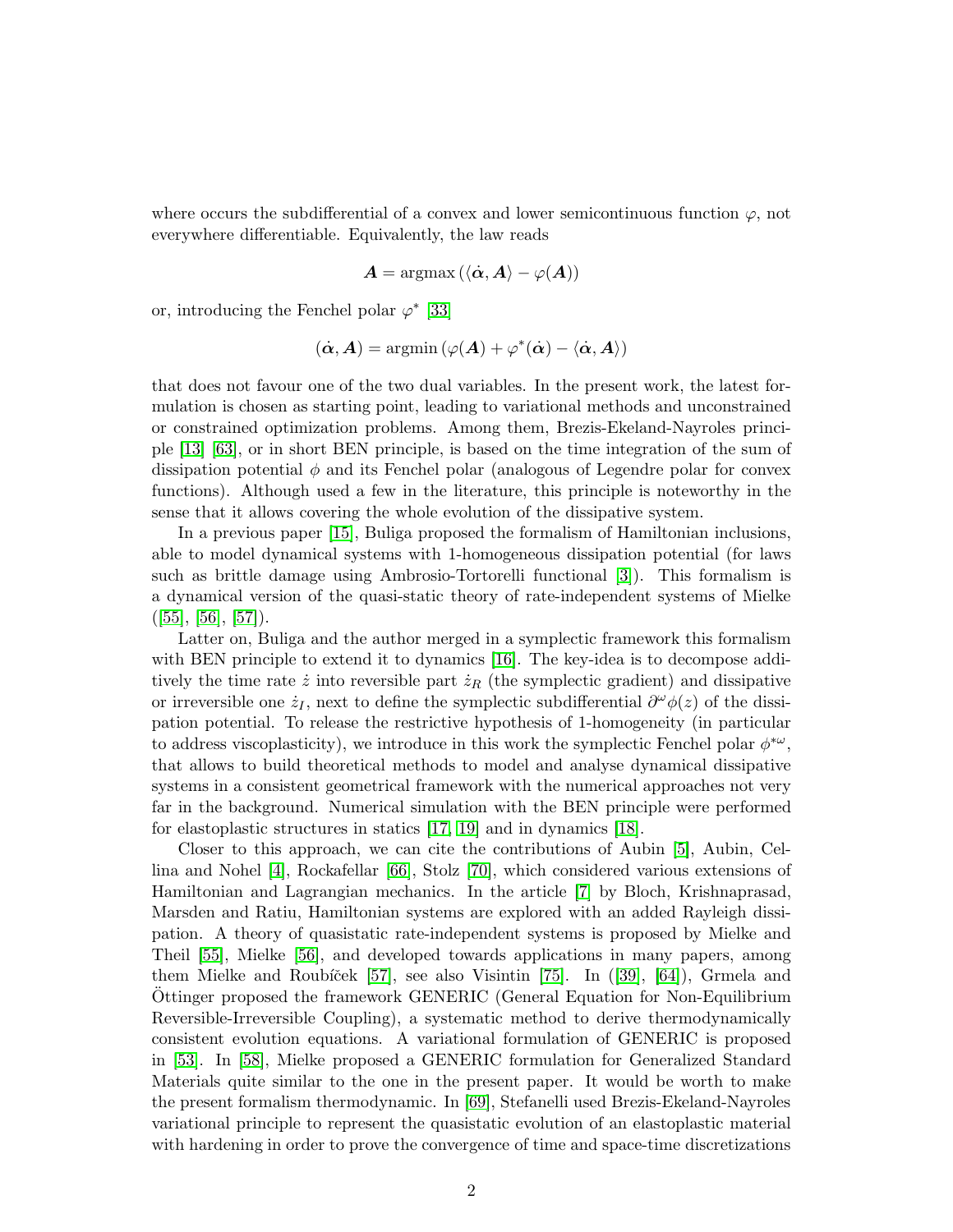as well as to provide some possible a posteriori error control. Finally, Ghoussoub and MacCann characterized the path of steepest descent of a non-convex potential as the global minimum of Brezis-Ekeland-Nayroles functional [37].

Moreover, another advantage of Brezis-Ekeland-Nayroles principle is the easiness to be generalized. Indeed, it is worth to know that many realistic dissipative laws, called non-associated, cannot be cast in the mould of the standard ones deriving of a dissipation potential. To skirt this pitfall, the author proposed in [\[24\]](#page-22-0) a new theory based on a function called bipotential. It represents physically the dissipation and generalizes the sum of the dissipation potential and its Fenchel polar, reason for which extension of Brezis-Ekeland-Nayroles principle is natural. The applications of the bipotential approach to solid Mechanics are various: Coulomb's friction law [25], non-associated Drücker-Prager [26] and Cam-Clay models [78] in Soil Mechanics, cyclic Plasticity ([25],[9], [10], [54], [11]) and Viscoplasticity [44] of metals with non linear kinematical hardening rule, Lemaitre's damage law [\[8\]](#page-21-1), the coaxial laws([\[27\]](#page-22-1),[73]). Such kind of materials are called implicit standard materials. A synthetic review of these laws can be found in the two later references. It is also worth to notice that monotone laws but which does not admit a convex potential can be represented by Fitzpatrick's function [35] which is a bipotential.

There is an abundant literature on the crack propagation criteria and our intention is not to draw here an exhaustive picture. For a deep survey, the reader is referred to [61]. Let us cite only the most popular ones: the maximum tensile hoop stress criterion formulated in 1963 by Cherepanov [21], Erdogan and Sih [32], the criterion of minimum strain energy density by Sih [68] in 1973, the principle of local symmetry formulated in 1974 by Goldstein and Salganik [38], the maximum energy release rate criterion considered in 1974 by Hussain et al. [45] and in 1978 by Wu [76], and the generalized maximum energy release rate criterion [42, 40, 47, 48]. These criteria give predictions more or less closed to the experimental results and the possible link with the variational approach is puzzling, at least apparently. This is one of the challenge we have to address.

Our aim here is to study the propagation of already initiated cracks. Then we exclude of this paper the problem of the crack nucleation or initiation that would require extra information about stresses in the damaged region. Two models are used in the literature, the Coupled Criterion proposed par Leguillon [50] and the Cohesive Zone Model, originated in the pioneer works by Barenblatt [6] and Dugdale [30], next developed by Tvergaard and al [72], Xu [77] and, for the variational aspects, by Bourdin et al [12].

The paper is organized as follows.

- In Section 2, the initial crack and the loading history being known, the problem is to find the crack evolution. Instead of the usual modelling of the crack extension as a time-parameterized family of surfaces, we propose to introduce a flow of a vector field on the final crack manifold.
- Section 3 is devoted to the definition of the variable of the problem in the symplectic framework: the displacement and flow fields and the corresponding dynamic momenta.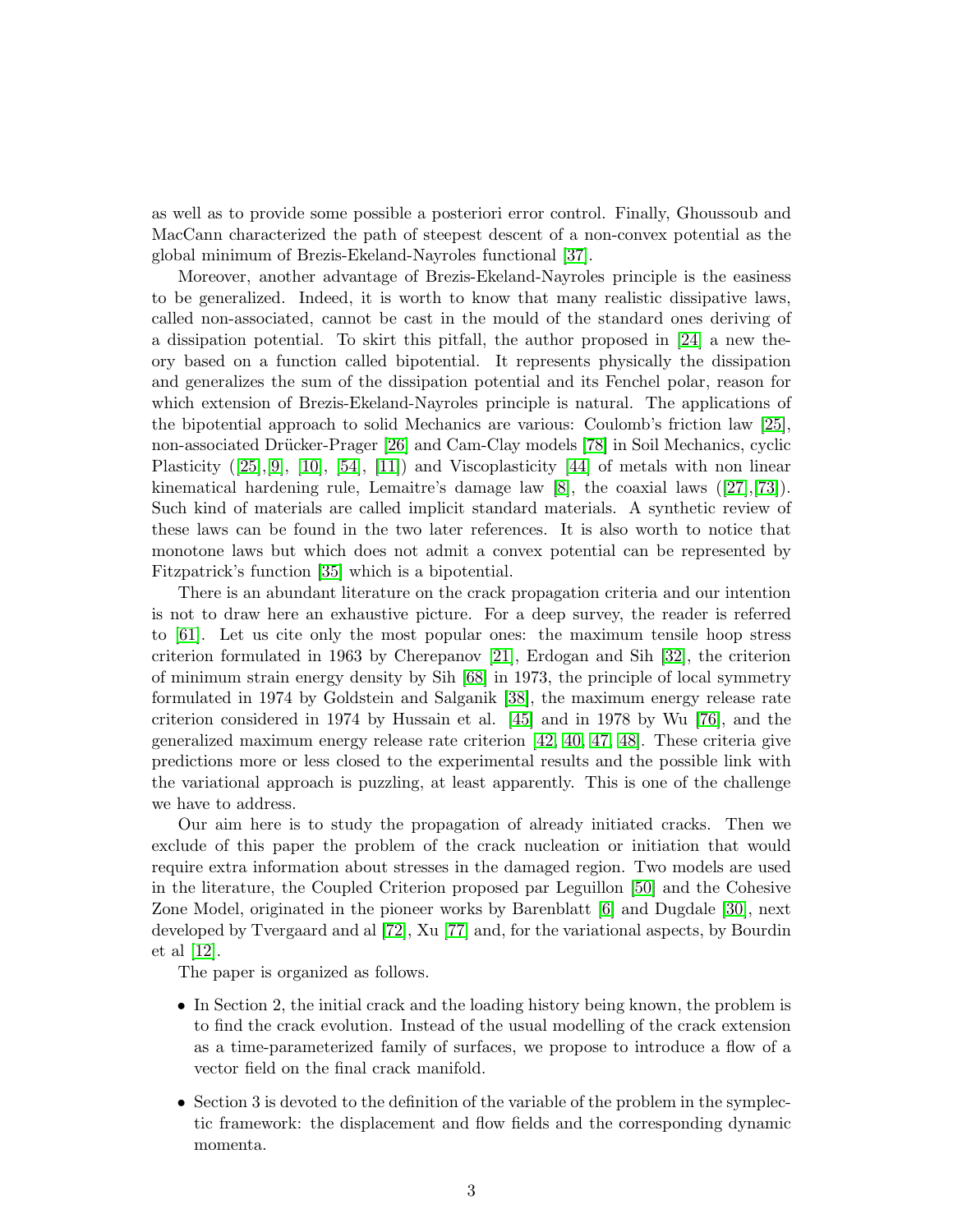- In Section 4, the symplectic BEN principle is applied to the fracture mechanics, that leads to the definition of a driving force, dual of the crack flow rate.
- In Section 5, we propose a constitutive law for brittle fracture in the form of a crack stability criterion and the normality law for the crack extension rule.
- We prove in Section 6 for structure with uniform toughness the equivalence with the classical variational approach in the form of a Munford-Shah functional.
- In Section 7, we deduce from the space-time principle an incremental version suitable for the usual step-by-step numerical approaches.
- In Section 8, we show how a suitable interpretation of the experimental data prove the relevancy of the normality law and the link with the principle of local symmetry.
- Section 9 is devoted to the calculation of the crack driving force using the calculus of variation on the jet space of order one in the general case of dynamics.

## 2 Modelling of the crack extension

#### 2.1 Data

Let  $\Omega \subset \mathbb{R}^n$  be a bounded, open set, with piecewise smooth boundary  $\partial \Omega$  occupied by the uncracked body (Figure [2.1\)](#page-4-0). Our aim is to study a crack extension during a time interval  $[0, T]$ 

The data of the problem is:

- the initial crack  $\Gamma_0$
- the imposed displacements  $\bar{u}$  on the part  $\partial\Omega_0$  of the boundary (the supports)
- the surface forces  $\bar{f}$  on the remaining part  $\partial\Omega_1$
- the volume forces  $f$

All the external actions,  $\bar{u}, \bar{f}$  and  $f$ , are prescribed during the time interval. No stress is transmitted through the crack.

#### <span id="page-3-0"></span>2.2 Crack

A crack bifurcates when its shape suffers a change of topology. The most common example is a crack which develops in time new branches. During this phenomenon the number of crack fronts increases. In this paper we do not study the bifurcation of an existing crack.

We denote S the set of admissible surfaces, *i.e.* closed countably 2 rectifiable subsets of  $\Omega$  without change of topology. The crack evolution is described by a timeparameterized family of surfaces (Figure [2.1\)](#page-4-0)

$$
\Gamma : [0, T] \to S : t \mapsto \Gamma_t = \Gamma(t)
$$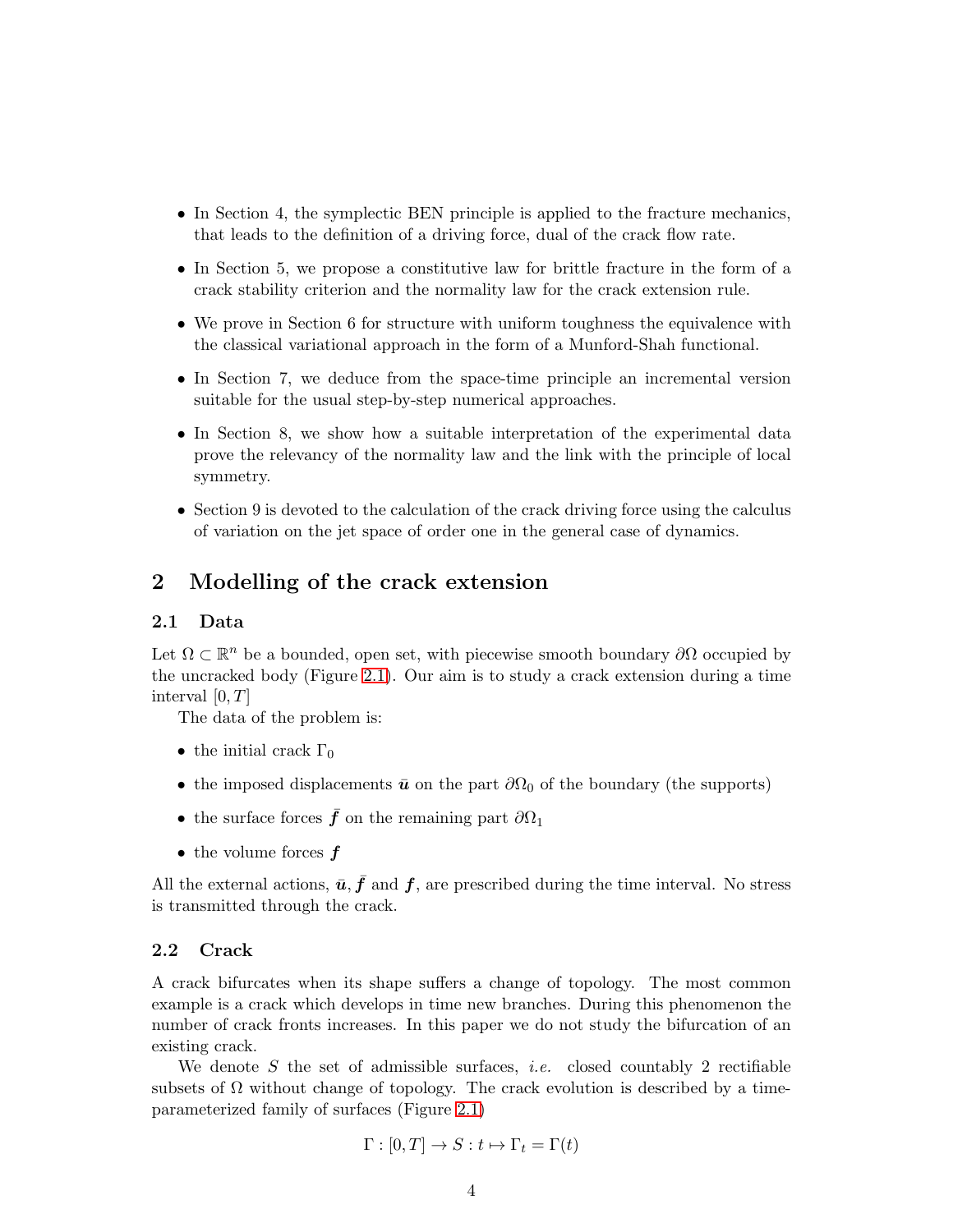

<span id="page-4-0"></span>Figure 2.1: Crack Flow

such that  $\Gamma(0) = \Gamma_0$  and the map  $\Gamma$  is monotone increasing, S being equipped with the inclusion order. The crack front  $c_t$  at time t is parameterized by the arc length s.

The cornerstone of the formulation is to model the crack extension by a flow on the cracked surface  $\Gamma_T \backslash \Gamma_0$  during the time interval

$$
[0,T] \times c_0 \to \Gamma_T \backslash \Gamma_0 : (t, x_0) \mapsto x = \psi(t, x_0)
$$
 (1)

such that

 $\boldsymbol{\psi}(\{t\} \times c_0) = c_t, \qquad \boldsymbol{\psi}([0,t] \times c_0) = \Gamma_t \backslash \Gamma_0$ 

It is worth to remark that:

- From a calculus viewpoint, the field  $\psi$  represents both the crack and its evolution. The main advantage is that it is easier working with fields living in a functional space than with surfaces.
- In particular, our approach is well suited for numerical applications.  $s \mapsto x_0 =$  $f(s)$  being the parameterization of the initial crack  $c_0$  by the arc length s,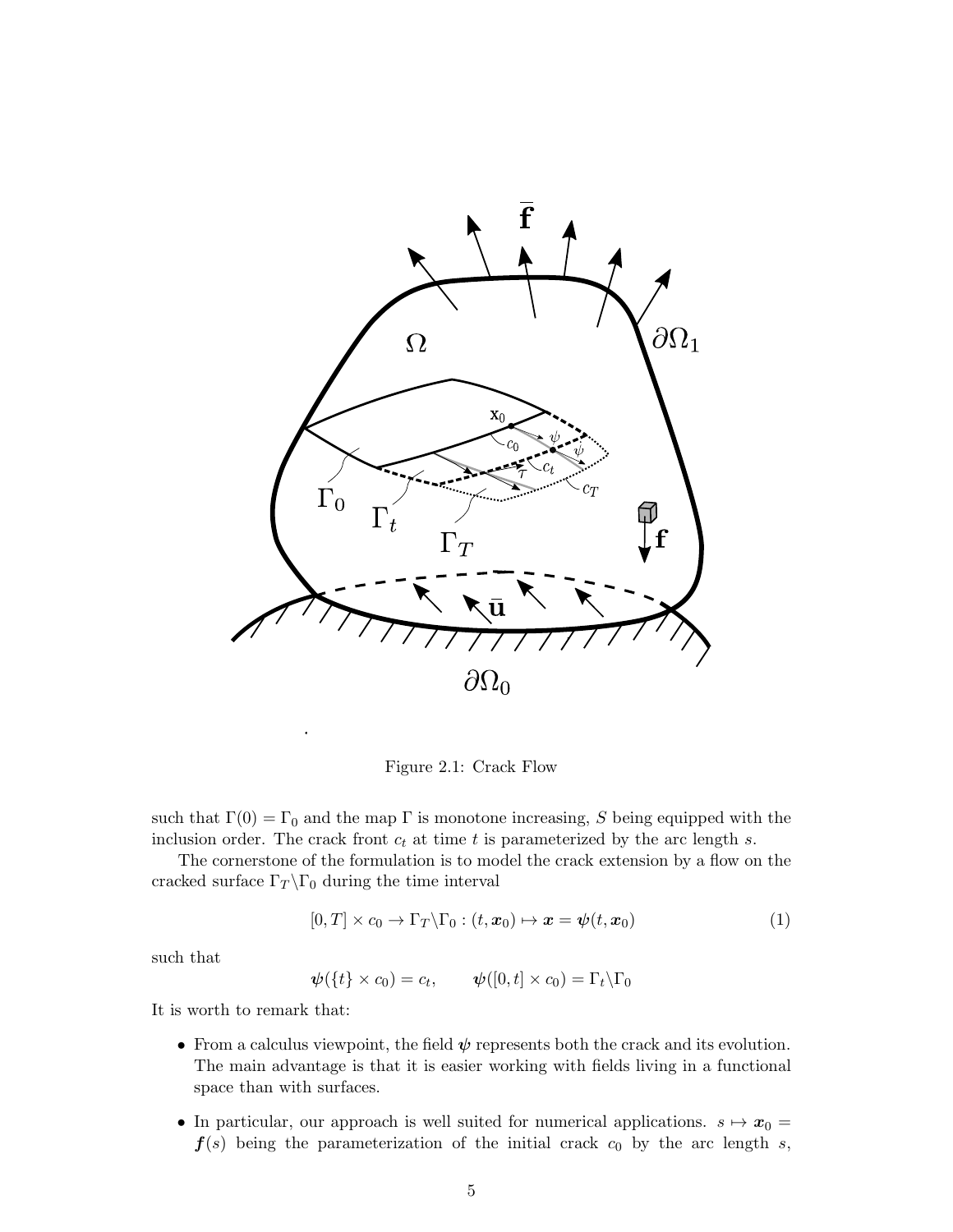the cracked surface can be parameterized according to  $(t, s) \mapsto x = \tilde{\psi}(t, s) =$  $\psi(t, f(s))$ . The node  $x_{jk} = \tilde{\psi}(t_j, s_k)$  being the position at time  $t_j$  of the node  $x_{0k} = f(s_k) \in c_0$  and  $(s, t) \mapsto N_{jk}(t, s)$  the corresponding shape function, the cracked surface  $\Gamma_T$  is parameterized by

<span id="page-5-0"></span>
$$
\boldsymbol{x} = \tilde{\psi}(t,s) = \sum_{j} \sum_{k} N_{jk}(t,s) \, \boldsymbol{x}_{jk} \tag{2}
$$

In the forthcoming variational formulation, the nodal values  $\mathbf{x}_{jk} = \psi(t_j, s_k)$  will be unknowns of the discretized problem.

• A streamline  $t \mapsto x = \psi(t,x_0)$  does not correspond to the motion of a material particle initially at the position  $x_0 \in c_0$ . The flow is not Lagrangian but Eulerian in the sense it represents just the evolution of the crack front.

If the cracked surface is smooth enough, it is generated by a vector field  $\dot{\psi}$ , solution on  $\Gamma_T \backslash \Gamma_0$  of the ODE (Figure [2.1\)](#page-4-0)

$$
\frac{d}{dt}(\boldsymbol{\psi}(t,\boldsymbol{x}_0)) = \dot{\boldsymbol{\psi}}(\boldsymbol{\psi}(t,\boldsymbol{x}_0)) \qquad \text{with} \quad \boldsymbol{\psi}(0,\boldsymbol{x}_0) = \boldsymbol{x}_0
$$

As in the FEM method, it is easy to compute the vector field  $\dot{\psi}$  as the partial derivative of  $(2)$  with respect to t.

## 3 Variables of the problem

To do not enter into too complex formulations, we consider the case of an elastic body in small strains, although the generalization to the elastoplasticity and the finite strains is rather straightforward. The cracked solid at time t is denoted  $\Omega_t = \Omega \backslash \Gamma_t$ . Within the body, the displacement field at time  $t$  is

$$
\Omega_t \to \mathbb{R}^3: \boldsymbol{x} \mapsto \boldsymbol{u}(t, \boldsymbol{x})
$$

According to the symplectic BEN principle [\[16\]](#page-21-0), the variables of the problem of the elastodynamics are:

- the field couple  $\xi = (u, \psi)$  of the displacement and the flow
- the momenta  $\eta = (p, \pi)$  where p is the classical linear momentum and  $\pi$  is the momentum associated to the flow

The system evolution is given by a curve

$$
t \mapsto \boldsymbol{z}(t) = (\boldsymbol{\xi}(t), \boldsymbol{\eta}(t))
$$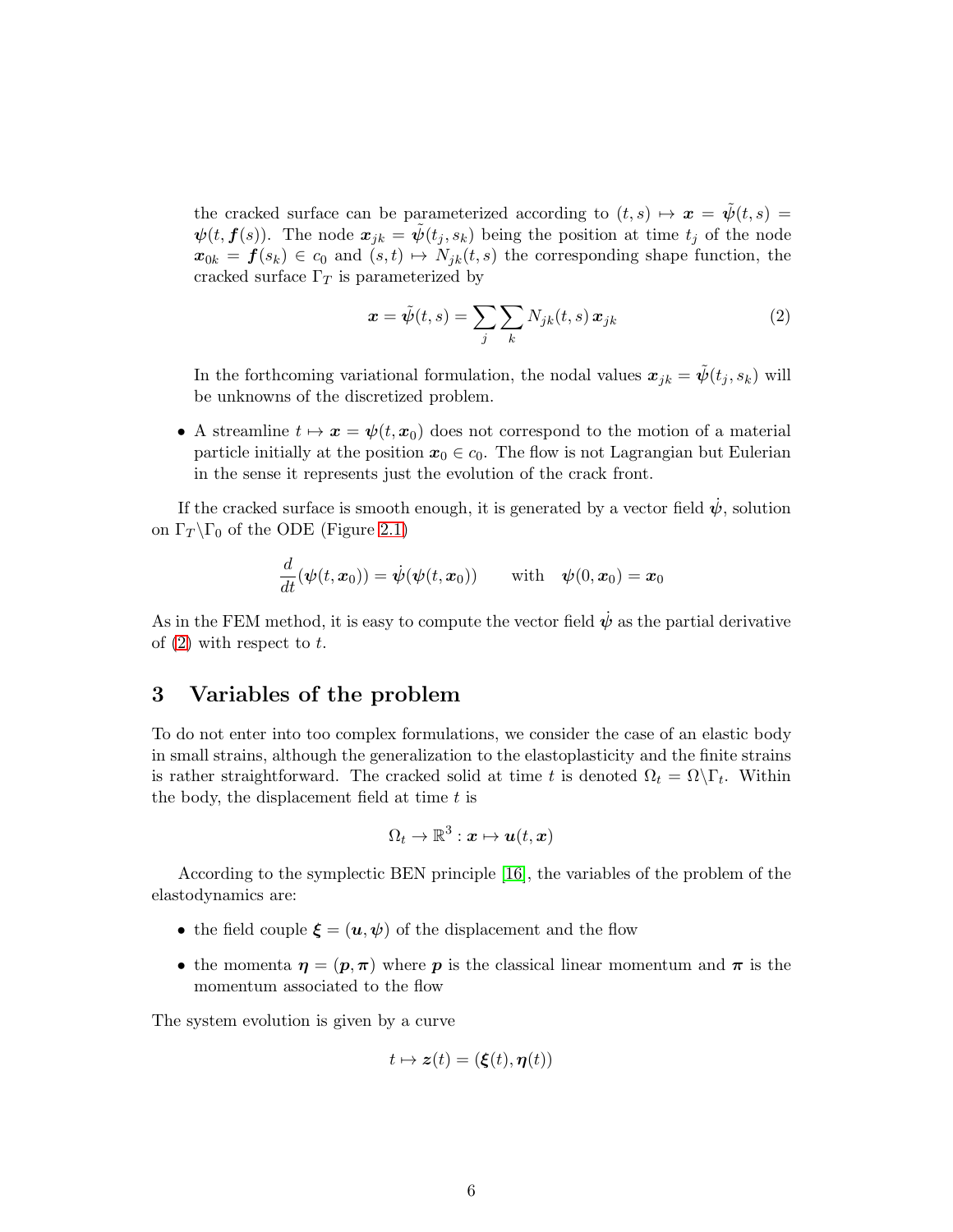## 4 The symplectic BEN variational principle

The duality between the space X of degrees of freedom  $\xi$  and the space Y of momenta  $\eta$  has the form

$$
\langle \dot{\xi}, \dot{\eta} \rangle = \langle \dot{u}, \dot{p} \rangle + \langle \dot{\psi}, \dot{\pi} \rangle = \int_{\Omega_t} \dot{u} \cdot \dot{p} \, d^3x + \int_{c_t} \dot{\psi} \cdot \dot{\pi} \, ds
$$

The symplectic form is the 2-form field on  $X \times Y$  defined by

$$
\omega(\dot{z},\dot{z}') = \omega((\dot{\xi},\dot{\eta}),(\dot{\xi}',\dot{\eta}')) = \langle \dot{\xi},\dot{\eta}'\rangle - \langle \dot{\xi}',\dot{\eta}\rangle
$$

The total Hamiltonian of the structure is taken of the integral form

<span id="page-6-0"></span>
$$
H_t = H(t, \mathbf{z}) = \int_{\Omega_t} \left\{ \frac{1}{2\rho} \parallel \mathbf{p} \parallel^2 + w(\nabla_s \mathbf{u}) - \mathbf{f}(t) \cdot \mathbf{u} \right\} d^3x - \int_{\partial \Omega_1} \bar{\mathbf{f}}(t) \cdot \mathbf{u} d(\partial \Omega_1) \tag{3}
$$

The first term is the kinetic energy. The second one is the elastic strain energy  $w$ depending on the strain tensor  $\varepsilon = \nabla_s u$  and the two latter terms are the works of the external forces. As usual, the stress tensor is

$$
\boldsymbol{\sigma} = \frac{\partial w}{\partial \boldsymbol{\varepsilon}}
$$

A crack being a material discontinuity, we must distinguish two material surfaces  $\Gamma_t^+$ and  $\Gamma_t^-$  that occupy the same position as  $\Gamma_t$  but are the two sides of the crack and have opposite unit normal vectors, exterior to  $\Omega_t$ :  $n^+ = -n^-$ .

A curve is said admissible if it satisfies

• the boundary conditions:

$$
\forall t \in [0, T], \quad \mathbf{u} = \bar{\mathbf{u}} \text{ on } \partial \Omega_0, \quad \sigma \cdot \mathbf{n} = \bar{\mathbf{f}} \text{ on } \partial \Omega_1, \quad \sigma \cdot \mathbf{n}^{\pm} = \mathbf{0} \text{ on } \Gamma_t^{\pm}
$$

• the initial conditions:  $z(0) = z_0$ 

The SBEN formalism of dissipative media is based on the additive decomposition of the velocity into reversible and irreversible parts

$$
\dot{\bm{z}}=\dot{\bm{z}}_R+\dot{\bm{z}}_I
$$

As the variables of the problem are fields, we use functional derivatives

$$
\langle \delta \xi, D_{\xi} H \rangle + \langle D_{\eta} H, \delta \eta \rangle = \lim_{\epsilon \to 0} \frac{1}{\epsilon} (H(t, z + \epsilon \delta z) - H(t, z))
$$

The reversible part of the velocity is given by the symplectic gradient of the Hamiltonian (or Hamiltonian vector field)

$$
\dot{\pmb{z}}_R = \nabla^\omega H = (D_{\pmb{\eta}} H, -D_{\pmb{\xi}} H) = ((D_{\pmb{p}} H, D_{\pmb{\pi}} H), (-D_{\pmb{u}} H, -D_{\pmb{\psi}} H))
$$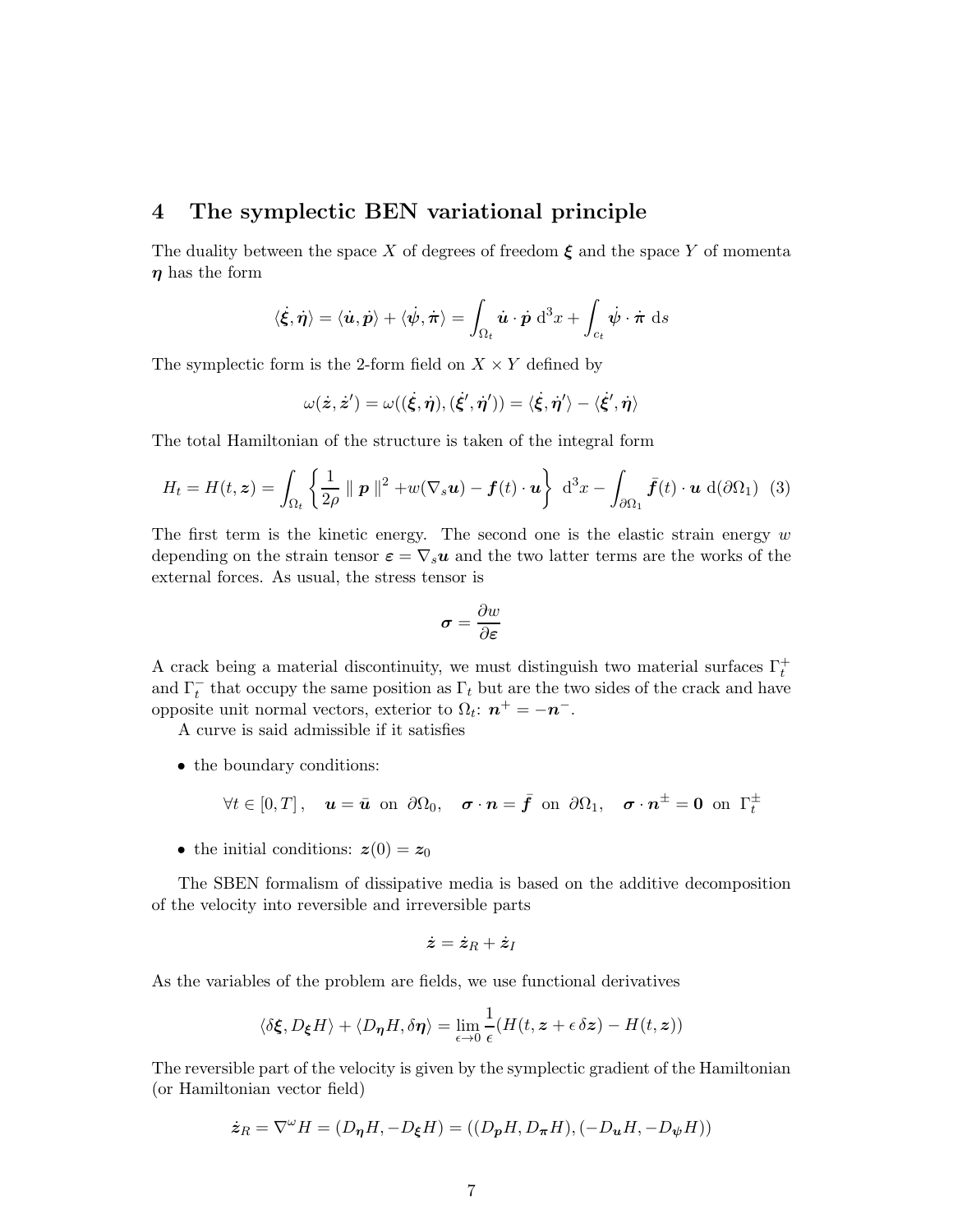For the Hamiltonian [\(3\)](#page-6-0), we obtain

$$
D_{p}H = \frac{p}{\rho}, \qquad D_{\pi}H = 0
$$

$$
-D_{u}H = \nabla \cdot \sigma + f, \qquad -D_{\psi}H = G
$$

The last equation is just a definition of the **driving force**  $G$  of which the explicit expression will be discussed afterwards.

In [\[16\]](#page-21-0), we formulated a general variational principle for the dynamical dissipative systems which claims that

Symplectic BEN principle 1. The natural evolution of the system minimizes the functional

<span id="page-7-0"></span>
$$
\Pi(z) = \int_0^T \{ \phi(\dot{z}) + \phi^{*\omega}(\dot{z}_I) - \omega(\dot{z}_I, \dot{z}) \} dt
$$
 (4)

among the admissible curves  $t \mapsto z(t)$  and the minimum is zero.

In this principle occurs the symplectic form  $\omega$ , the Hamiltonian through the irreversible part of the velocity  $\dot{z}_I = \dot{z} - \nabla^{\omega} H$ , a convex dissipation potential  $\phi$  and its symplectic polar  $\phi^{*\omega}$ . We calculate now the detailed expression of this ingredients for the brittle fracture. We start with a simplifying hypothesis similar to the one introduced in [\[16\]](#page-21-0) to recover the classical elastoplasticity. We claim that in the dissipation potential, the variables other than  $\dot{\pi}$  are ignorable

$$
\phi(\dot{\bm{z}}) = \varphi(\dot{\bm{\pi}})
$$

The symplectic polar is defined in [\[16\]](#page-21-0) as

$$
\phi^{*\omega}(\dot{\bm{z}}') = \sup \big[\omega(\dot{\bm{z}}',\dot{\bm{z}}) - \phi(\dot{\bm{z}}) \; : \; \dot{\bm{z}}\big]
$$

Under the previous hypothesis, one has

$$
\phi^{*\omega}(\dot{\bm{z}}')=\sup\left[\big<\dot{\bm{u}}',\dot{\bm{p}}\big>+\Big<\dot{\psi}',\dot{\bm{\pi}}\Big>-\big<\dot{\bm{u}},\dot{\bm{p}}'\big>-\Big<\dot{\psi},\dot{\bm{\pi}}'\Big>-\varphi(\dot{\bm{\pi}})\;:\;\dot{\bm{z}}\right]
$$

that gives

$$
\phi^{*\omega}(\dot{\mathbf{z}}') = \chi_{\{\mathbf{0}\}}(\dot{\mathbf{u}}') + \varphi^*(\dot{\psi}') + \chi_{\{\mathbf{0}\}}(\dot{\mathbf{p}}') + \chi_{\{\mathbf{0}\}}(\dot{\boldsymbol{\pi}}')
$$

where  $\chi_K$  is the indicatory function of the set K, equal to 0 in K and  $+\infty$  otherwise, and  $\varphi^*$  is the Fenchel polar of  $\varphi$ . The second term in the functional [\(4\)](#page-7-0) becomes:

$$
\phi^{*\omega}(\dot{z}_I) = \chi_{\{0\}}\left(\dot{u} - \frac{p}{\rho}\right) + \varphi^*(\dot{\psi}) + \chi_{\{0\}}(\dot{p} - \nabla \cdot \boldsymbol{\sigma} - \boldsymbol{f}) + \chi_{\{0\}}(\dot{\boldsymbol{\pi}} - \boldsymbol{G})
$$

As the minimum of the functional is the finite value zero, it will be reached when the arguments of the indicatory functions vanish. Then we may take the zero value of the indicatory functions in the functional while we introduce extra corresponding constraints

<span id="page-7-1"></span>
$$
p = \rho \dot{u}, \qquad \nabla \cdot \sigma + f = \dot{p}, \qquad \dot{\pi} = G \tag{5}
$$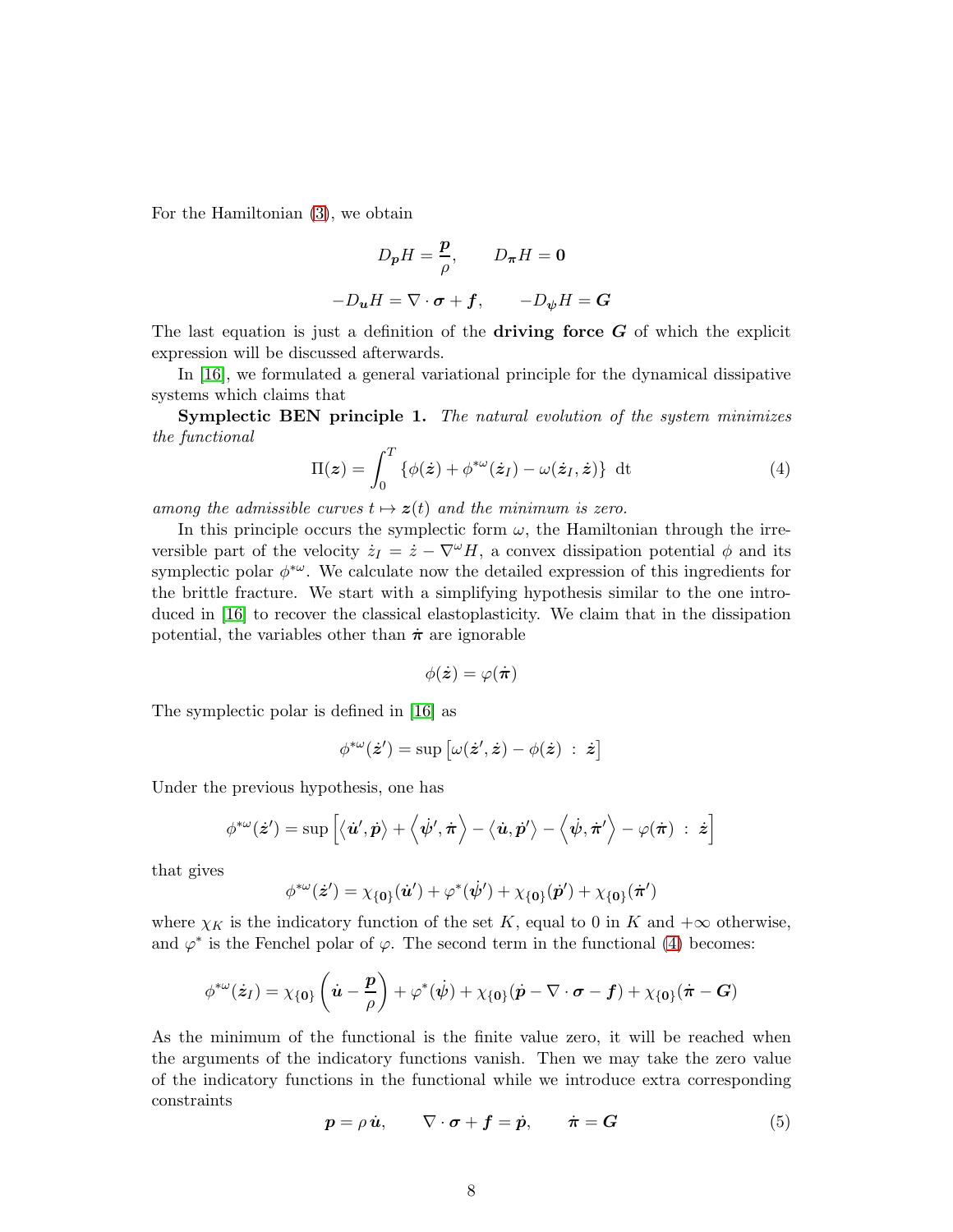Next we can transform the last term in the functional, taking into account the velocity decomposition, the linearity and the antisymmetry of the symplectic form

<span id="page-8-0"></span>
$$
-\omega(\dot{z}_I,\dot{z})=-\omega(\dot{z}-\dot{z}_R,\dot{z})=-\omega(\dot{z},\dot{z})+\omega(\dot{z}_R,\dot{z})=\omega(\dot{z}_R,\dot{z})
$$
(6)

or in detail

$$
-\omega(\dot{\boldsymbol{z}}_I, \dot{\boldsymbol{z}}) = \left\langle \frac{\boldsymbol{p}}{\rho}, \dot{\boldsymbol{p}} \right\rangle - \left\langle \dot{\boldsymbol{u}}, \nabla \cdot \boldsymbol{\sigma} + \boldsymbol{f} \right\rangle - \left\langle \dot{\boldsymbol{\psi}}, \boldsymbol{G} \right\rangle
$$

Owing to the constraints [\(5\)](#page-7-1), it holds

$$
-\omega(\dot{\boldsymbol{z}}_I, \dot{\boldsymbol{z}}) = \langle \dot{\boldsymbol{u}}, \dot{\boldsymbol{p}} - \nabla \cdot \boldsymbol{\sigma} - \boldsymbol{f} \rangle - \left\langle \dot{\boldsymbol{\psi}}, \boldsymbol{G} \right\rangle = -\left\langle \dot{\boldsymbol{\psi}}, \boldsymbol{G} \right\rangle
$$

Moreover, thanks to the former and latter constraints in [\(5\)](#page-7-1), the momenta can be eliminated from the functional and the intermediate constraint becomes

$$
\nabla\cdot\boldsymbol{\sigma}+\boldsymbol{f}=\rho\,\ddot{\boldsymbol{u}}
$$

while the initial condition on the linear momentum can be transformed into an initial condition on the velocity because  $p(0) = \rho \dot{u}(0)$ . Taking into account these transformations, the minimum can be searched only on the space of the degrees of freedom  $\boldsymbol{u}$ and  $\psi$ . Then we obtain a second version of the variational principle

Symplectic BEN principle 2. The natural evolution of the system minimizes

$$
\Pi(\boldsymbol{\xi}) = \int_0^T \left\{ \varphi(\boldsymbol{G}) + \varphi^*(\dot{\boldsymbol{\psi}}) - \left\langle \dot{\boldsymbol{\psi}}, \boldsymbol{G} \right\rangle \right\} dt \tag{7}
$$

among the admissible curves  $t \mapsto \xi(t)$  such that  $\nabla \cdot \boldsymbol{\sigma} + \boldsymbol{f} = \rho \ddot{\boldsymbol{u}}$  and the minimum is zero.

It could seem puzzling that the displacement does not appear explicitly in the expression of the functional but in fact  $\boldsymbol{u}$  and  $\boldsymbol{\psi}$  are coupled in the minimization problem:

- $\psi$  is controlled by G which depends on u as derivative of the Hamiltonian.
- u must satisfy the constraint and the admissibility conditions that are defined on  $\Omega_t = \Omega \backslash \Gamma_t$  controlled by  $\psi$ .

## 5 Constitutive laws for brittle fracture

As discussed in the Introduction, most of the crack stability criteria in the literature, in particular the most popular, are of local nature and not variational. Nevertheless, Strifors proposed in [71] to predict the onset of brittle fracture and the extension direction thanks to the crack extension force that can be identified to the driving force G. Now we show how to cast it into the mold of our variational approach. Based on the works by Strifors [71] and Hellen et al. [43], we propose a simple constitutive law. At least for plane problems, it seems reasonable to think that the influence on the fracture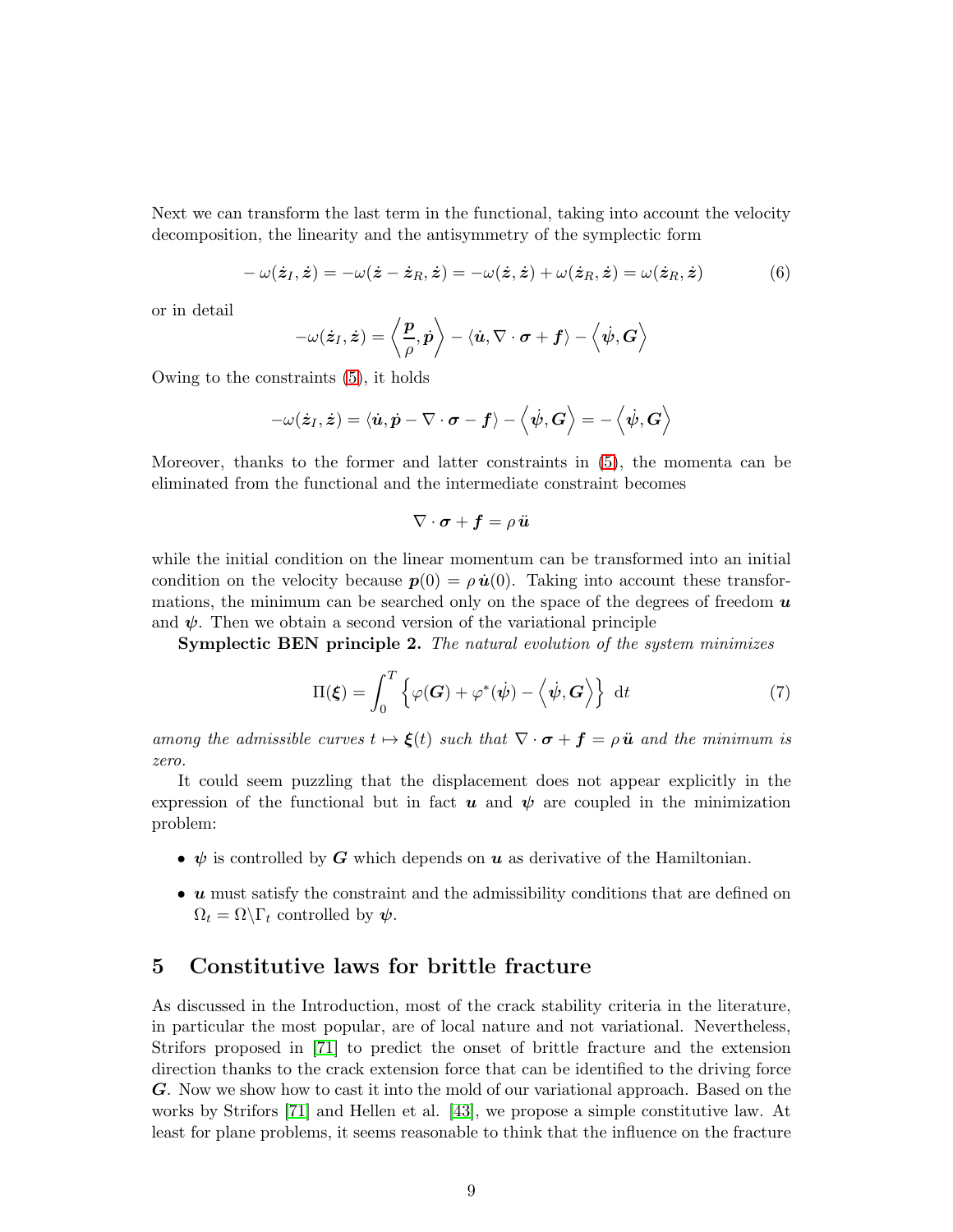extension of the projection of  $G$  onto the tangent to the crack front can be neglected. Then we introduce the deviatoric force

$$
G_{\perp}=G-\left(G\cdot\tau\right)\tau
$$

where  $\tau$  is the unit tangent vector to the crack front in the direction of increasing arc length (Figure [2.1\)](#page-4-0). As in the FEM method, it is easy to compute  $\tau$  from the partial derivative of [\(2\)](#page-5-0) with respect to the arc length s of  $c_0$ . If we assume that the toughness of the material is **isotropic**, the critical energy release rate  $G_c$  being a parameter measuring it, we introduce the convex crack stability domain

$$
K = \{ \mathbf{G} \text{ such that } \| \mathbf{G}_{\perp} \| \leq G_c \}
$$

and the crack extension rule

$$
\dot{\boldsymbol{\psi}} \in \partial \varphi(\boldsymbol{G}) = \partial \chi_K(\boldsymbol{G})
$$

that is the normality law

 $\begin{array}{lll} \text{if }& G\in \mathring{K} \text{ then } \ &\dot{\psi}=0 \end{array}$  $\dot{\psi} = 0$  ! crack stability else  $G \in \partial K$  and  $\exists \lambda \geq 0$ ,  $\dot{\psi} = \lambda \mathbf{G}_{\perp}$  ! crack extension

and  $\dot{\psi}$  is perpendicular to  $\tau$  when the crack extends. The Fenchel polar is the support function

$$
\varphi^*(\dot{\psi}) = \int_{c_t} G_c \parallel \dot{\psi} \parallel \mathrm{d}s
$$

where s is the arc length of  $c_t$ . With this choice of constitutive law, we particularize the variational principle in the form

Symplectic BEN principle 3. The natural evolution of the system minimizes

<span id="page-9-0"></span>
$$
\Pi(\boldsymbol{\xi}) = \int_0^T \left\{ \int_{c_t} G_c \parallel \boldsymbol{\psi} \parallel \mathrm{d}s - \left\langle \boldsymbol{\psi}, \boldsymbol{G} \right\rangle \right\} \mathrm{d}t \tag{8}
$$

among the admissible curves  $t \mapsto \xi(t)$  such that  $\nabla \cdot \boldsymbol{\sigma} + \boldsymbol{f} = \rho \ddot{\boldsymbol{u}}, ||\boldsymbol{G}_{\perp}|| \leq G_c$  and the minimum is zero.

### 6 Link with the classical variational approach to fracture

First we recall that the last term in [\(8\)](#page-9-0) is in fact the last one of the integrand of [\(4\)](#page-7-0). Owing to [\(6\)](#page-8-0), we have

$$
-\omega(\dot{\boldsymbol{z}}_I,\dot{\boldsymbol{z}})=\omega(\dot{\boldsymbol{z}}_R,\dot{\boldsymbol{z}})=\langle D_{\boldsymbol{\eta}} H,\dot{\boldsymbol{\eta}}\rangle-\langle \dot{\boldsymbol{\xi}},-D_{\boldsymbol{\xi}} H\rangle=\dot{H}-D_t H
$$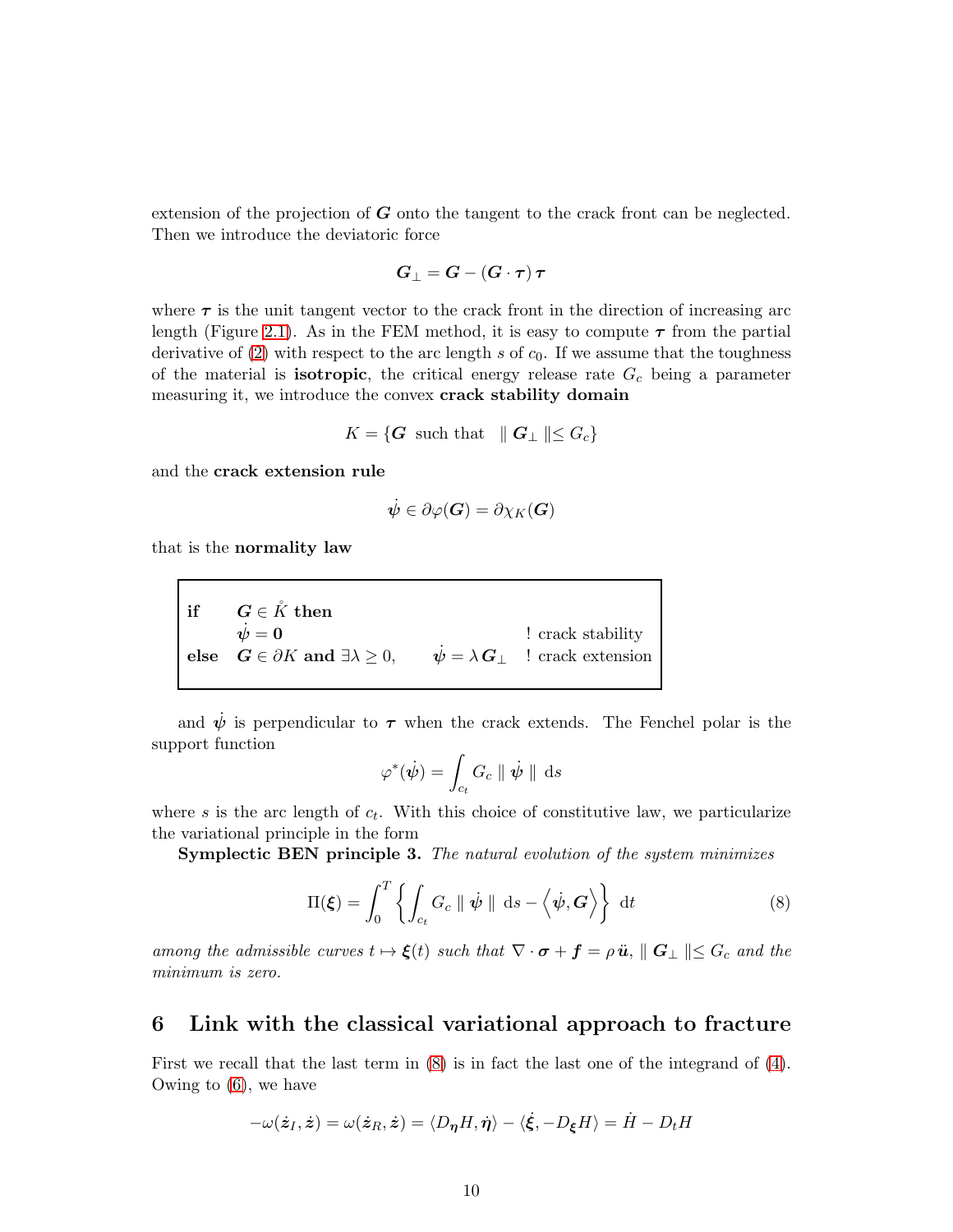Besides the crack surface element comprised between the crack fronts  $c_t$  and  $c_{t+dt}$ , and the streamlines of  $x_0$  and  $x_0 + dx_0$  is an infinitesimal parallelogram with two sides supported by the vectors  $d_1x = \tau ds$  and  $d_2x = \dot{\psi} dt$ . Its area is

$$
d\Gamma = || \tau \times \dot{\psi} || ds dt = || \tau || || \dot{\psi} || \sin (\tau, \dot{\psi}) || ds dt = || \dot{\psi} || ds dt
$$

because  $\tau$  is a unit vector and  $\dot{\psi}$  is perpendicular to  $\tau$ .

If we assume that the toughness properties of the material are homogeneous, the critical energy release rate is uniform

$$
G_c(\boldsymbol{x})=G_c
$$

The area of a surface will be denoted by  $\bullet$ . The variational principle can be recast as

Symplectic BEN principle 4. The natural evolution of the system minimizes

$$
\Pi(\Gamma, \boldsymbol{u}) = G_c \mid \Gamma_T \backslash \Gamma_0 \mid - \int_0^T D_t H \, dt + H_T - H_0 \tag{9}
$$

among the admissible curves  $t \mapsto (\Gamma(t), u(t))$  such that  $\nabla \cdot \boldsymbol{\sigma} + \boldsymbol{f} = \rho \ddot{\boldsymbol{u}}, ||\boldsymbol{G}_{\perp}|| \leq G_c$ and the minimum is zero.

Two cases must be considered in the applications:

• If the loading is controlled by the forces, the structural evolution is in general dynamic and the functional to minimize is

$$
\Pi(\Gamma, \boldsymbol{u}) = G_c | \Gamma_T \backslash \Gamma_0 | - \int_0^T D_t H \, dt + H_T - H_0
$$

• If the loading is slow and controlled by the displacements (for instance,  $\bar{f}$  is null, the support is divided into two disjoint parts, one of them is fixed to the foundation, the other one is loaded), the evolution is quasi-static and the functional to minimize is reduced to

$$
\Pi(\Gamma, \boldsymbol{u}) = G_c \mid \Gamma_T \backslash \Gamma_0 \mid +H_T - H_0
$$

Regardless of the constant  $H_0$ , we recover the Munford-Shah functional [62, 36, 14, 12]

## 7 Incremental method

Our goal now is to find an incremental or step-by-step formulation as a by-product of our general principle. As usual, the time interval  $[0, T]$  is divided into N small subintervals  $[t_n, t_{n+1}]$  with  $t_0 = 0$  and  $t_N = T$ . the value of a variable  $\boldsymbol{a}$  at time  $t_n$  is denoted  $a_n$ . The time step is  $\Delta t = t_{n+1} - t_n$  and  $\Delta a = a_{n+1} - a_n$  is the increment of  $\boldsymbol{a}$ .

 $\xi_n = (\boldsymbol{u}_n, \boldsymbol{\psi}_n)$  being known from the initial conditions for  $n = 0$  or from the previous increment otherwise and the time step being prescribed, the problem is to calculate  $\xi_{n+1}$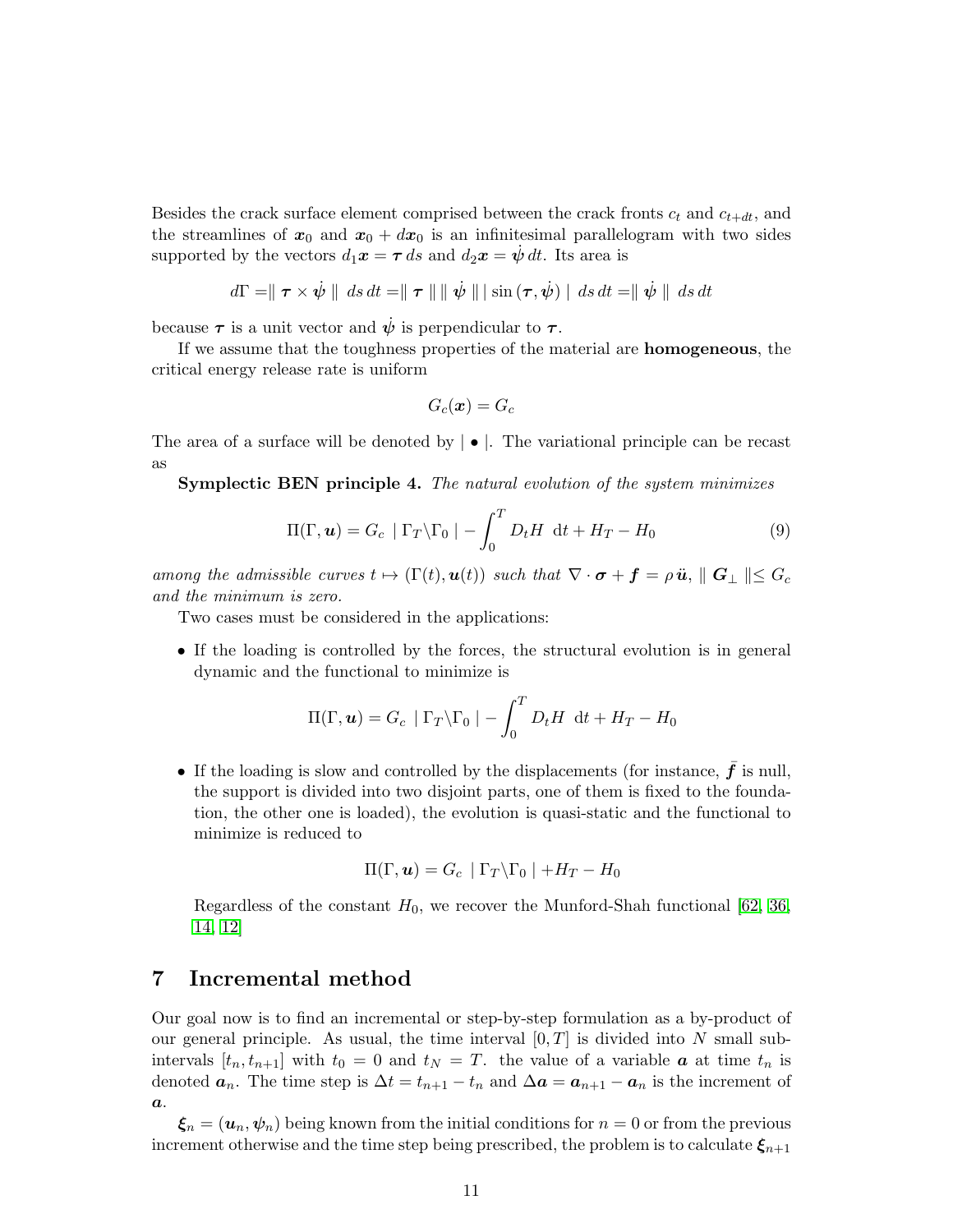or equivalently  $\Delta \xi$ . The idea is to apply the symplectic BEN principle 3 to the subinterval  $[t_n, t_{n+1}]$ . The time step being small, the functional can be approximated by considering the integrand is constant. As for the radial return algorithm in plasticity, we use the implicit scheme by evaluating the crack extension rate  $\psi$  and the driving force  $G$  at the end of the step. The crack extension increment is

<span id="page-11-0"></span>
$$
\Delta \psi = \dot{\psi}_{n+1} \, \Delta t = \lambda \, G_{n+1} \Delta t \tag{10}
$$

Hence the incremental principle reads

Symplectic BEN principle 3<sup>\*</sup>. The natural evolution of the system minimizes

$$
\Delta \Pi(\boldsymbol{\xi}_{n+1}) = \int_{c_{t_{n+1}}} G_c \parallel \Delta \boldsymbol{\psi} \parallel \mathrm{d}s - \langle \Delta \boldsymbol{\psi}, \boldsymbol{G}_{n+1} \rangle \tag{11}
$$

among the  $\xi_{n+1}$  such that  $\nabla \cdot \sigma_{n+1} + f_{n+1} = \rho \ddot{u}_{n+1}, ||(\mathbf{G}_{n+1})_{\perp}|| \leq G_c$  and the minimum is zero.

Likewise, the last version of the principle in the previous section gives rise to the incremental form

Symplectic BEN principle 4<sup>\*</sup>. The natural evolution of the system minimizes

$$
\Delta\Pi(\Gamma_{n+1}, \mathbf{u}_{n+1}) = G_c \mid \Delta\Gamma \mid -(D_t H)_{n+1} \Delta t + \Delta H \tag{12}
$$

among the couples  $(\Gamma_{n+1}, \mathbf{u}_{n+1})$  such that  $\nabla \cdot \sigma_{n+1} + \mathbf{f}_{n+1} = \rho \ddot{\mathbf{u}}_{n+1}, ||(\mathbf{G}_{n+1})_{\perp}|| \leq G_c$ and the minimum is zero.

If the loading is slow and controlled by the displacements, the evolution is quasistatic and the functional to minimize is reduced to

$$
\Delta\Pi(\Gamma_{n+1}, \mathbf{u}_{n+1}) = G_c | \Delta\Gamma | + \Delta H
$$

and we recover Buliga's incremental formulation [14].

## 8 Comparison of the constitutive law with experiments

The aim of this section is to check the validity of the normality law with respect to the experimental results on PMMA specimens [65]. A good test is to considered an initial straight crack in a plate which, under mixed mode loading, may extend suddenly in a direction deviating of an angle  $\beta$  from the original one by kinking (Figure [8.1\)](#page-12-0). The length of the kink crack is taken very small. The idea is to use the incremental formulation of the previous section with only one step. To simplify the notations, the initial value  $a_0$  of a given quantity is denoted simply a while the value  $a_1$  at the end of the step is denoted  $a^*$ . In Hellen et al. [43], Euler explicit scheme is used that can read with the simplified notations

$$
\Delta \boldsymbol{\psi} = \dot{\boldsymbol{\psi}} \, \Delta t = \lambda \, \boldsymbol{G} \Delta t
$$

In the frame of origin O at the initial crack tip, the axis  $Ox_1$  in the direction ahead the initial crack and the axis  $Ox_2$  perpendicular to  $Ox_1$  within the plane (Figure [8.1\)](#page-12-0), the driven force is given in terms of stress intensity factors (SIFs) by

$$
G_1 = \frac{1}{\bar{E}} (K_I^2 + K_{II}^2), \qquad G_2 = -\frac{1}{\bar{E}} 2 K_I K_{II}
$$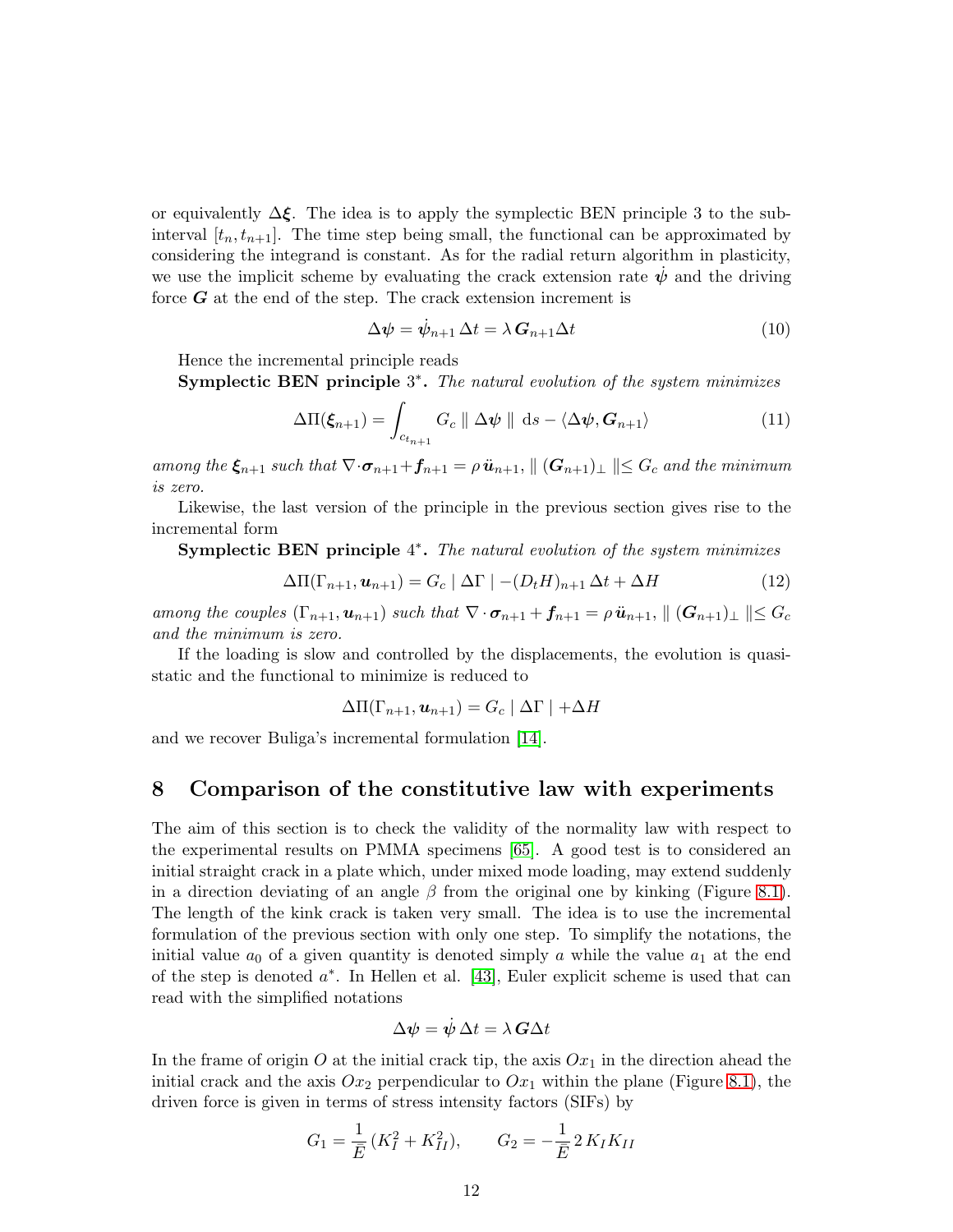

<span id="page-12-0"></span>Figure 8.1: Kinked crack

where  $\kappa = 3 - 4 \nu$  in plane strain,  $\kappa = (3 - \nu)/(1 + \nu)$  in plane stress and

$$
\frac{1}{\bar{E}} = \frac{(1+\nu)(1+\kappa)}{4E}
$$

The deviation angle  $\beta$  of the kink crack is given by the slope of the driven force

$$
\beta = \tan^{-1}\left(-\frac{2K_IK_{II}}{K_I^2 + K_{II}^2}\right)
$$

In mode I, the formula gives  $\beta = 0^{\circ}$ , according to the experience. For  $K_I = K_{II}$ ,  $\beta = -45^{\circ}$  but the experimental values are above  $-49^{\circ}$ . In mode II,  $\beta = 0^{\circ}$  while the experimental values are in the range from  $-70^{\circ}$  to  $-74^{\circ}$ . Clearly, the predictions are disastrous. Our opinion is that the constitutive law must not be a priori rejected but it is the explicit scheme which is problematic.

The problem of the kinked crack were studied by many authors. It is an awkward problem of Elasticity and only approximated formula were proposed to express the SIFs at the kink crack tip in terms of the SIFs at the initial crack tip. At the limit of vanishing length of the kink crack, we adopt in the sequel the expression proposed in [23]

$$
K_I^*(\beta) = \cos^3 \frac{\beta}{2} K_I - 3 \sin \frac{\beta}{2} \cos^2 \frac{\beta}{2} K_{II}
$$

$$
K_{II}^*(\beta) = \sin \frac{\beta}{2} \cos^2 \frac{\beta}{2} K_I + \cos \frac{\beta}{2} \left( 1 - 3 \sin^2 \frac{\beta}{2} \right) K_{II}
$$

However, it is noticeable that a correction is proposed in [34] for the largest values of the  $\beta$  | and the dependency with respect to the length of the kink crack is taken into account in [49, 2] but these improvements will be not considered here. With the simplified notations, the implicit scheme [\(10\)](#page-11-0) reads

<span id="page-12-1"></span>
$$
\Delta \psi = \dot{\psi}^* \, \Delta t = \lambda \, G^* \Delta t \tag{13}
$$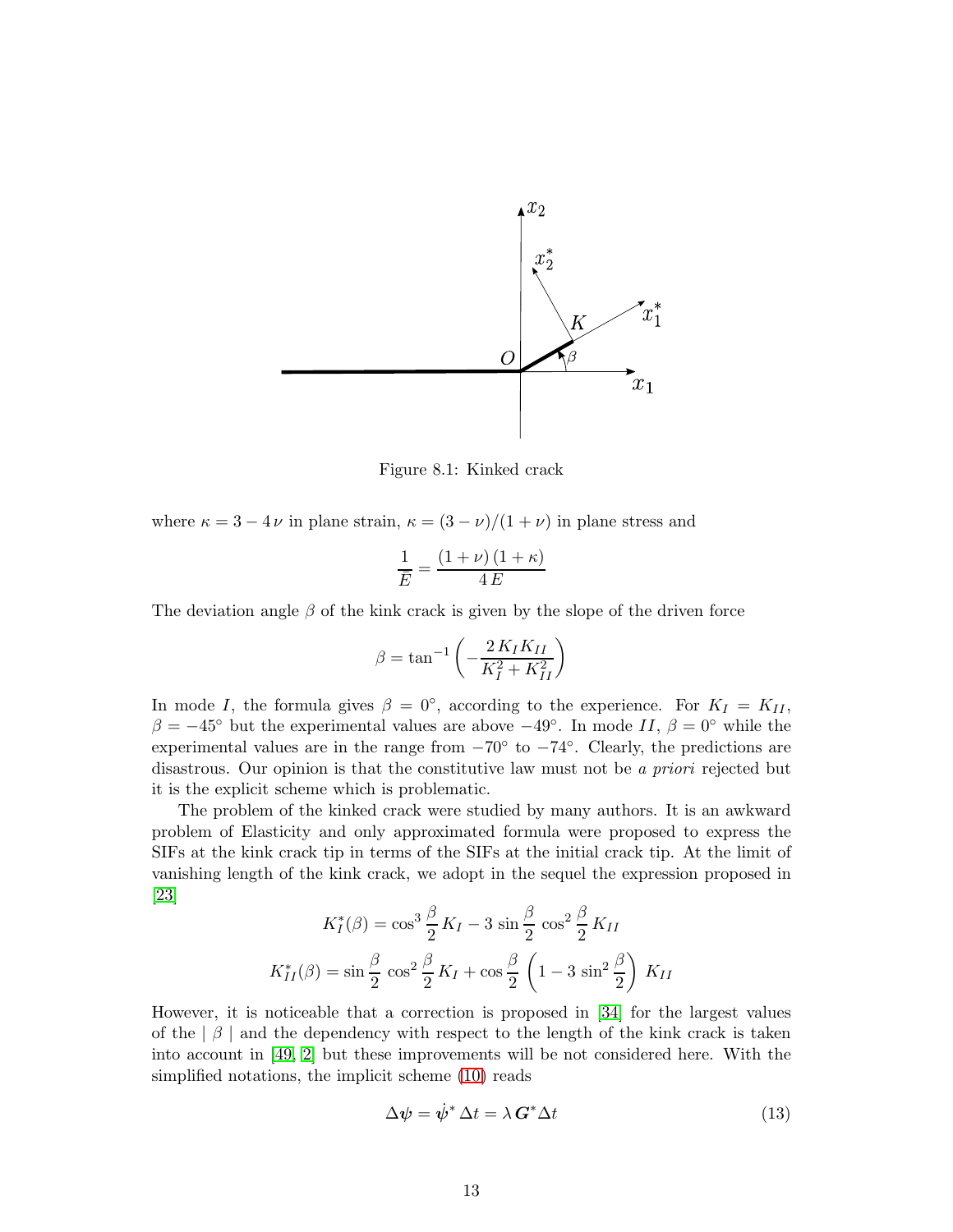In the frame of origin K at the kink crack tip, the axis  $Kx_1^*$  in the direction ahead the kink crack and the axis  $Kx_2^*$  perpendicular to  $Kx_1^*$  within the plane (Figure [8.1\)](#page-12-0), the driven force is given in terms of stress intensity factors (SIFs) by

$$
G_1^* = \frac{1}{\bar{E}} \left[ (K_I^*)^2 + (K_{II}^*)^2 \right], \qquad G_2^* = -\frac{1}{\bar{E}} 2 K_I^* K_{II}^*
$$

The normality law [\(13\)](#page-12-1) entails

<span id="page-13-0"></span>
$$
\bar{E} G_2^* = -2 K_I^* K_{II}^* = 0, \qquad \bar{E} \parallel \mathbf{G}^* \parallel = (K_I^*)^2 + (K_{II}^*)^2, \tag{14}
$$

To satisfy the former condition, two scenarios may be considered for the crack extension:

- 1. **Scenario 1.** The kink crack inclination is  $\beta_1$ , solution of  $K_{II}^*(\beta_1) = 0$ , and  $\bar{E} \parallel G^* \parallel = (K_I^*(\beta_1))^2$
- 2. Scenario 2. The kink crack inclination is  $\beta_2$ , solution of  $K_I^*(\beta_2) = 0$ , and  $\bar{E} \parallel G^* \parallel = (K_{II}^*(\beta_2))^2$

According to the stability criterion, the crack extends for the inclination  $\beta_i$  with the maximum driven force magnitude. Then scenario 1 is realized if  $(K_I^*(\beta_1))^2 > (K_{II}^*(\beta_2))^2$ and scenario 2 otherwise.

The admissible solutions must be searched in the interval  $]-\pi, \pi[$ . The mode I singularity disappearing in compression,  $K_I$  is positive. In mode II, the SIF  $K_{II}$  may be positive or negative, depending on the sign of the shear loading. Before tackling the mixed mode, let us consider the limit case:

• Mode I. For scenario 1, there is a unique admissible solution  $\beta_1 = 0^\circ$  and  $(K_I^*(\beta_1))^2 = K_I^2$ . For scenario 2, there is no admissible solution. Then the scenario 1 occurs, according to the experimental observations.

Let us examine now the general case  $(K_I K_{II} \neq 0)$ . For scenario 1, there are two admissible solutions

$$
\beta_{1\pm} = \sin^{-1}\left(\frac{\frac{K_{II}}{K_I} \pm 3\frac{K_{II}}{K_I} \sqrt{8\left(\frac{K_{II}}{K_I}\right)^2 + 1}}{9\left(\frac{K_{II}}{K_I}\right)^2 + 1}\right)
$$

For scenario 2, there is a unique admissible solution

$$
\beta_2 = 2 \tan^{-1} \left( \frac{K_I}{3 \, K_{II}} \right)
$$

In particular, let us discuss the case:

• Mixed mode  $K_I = K_{II} > 0$ . For scenario 1, there are two admissible solutions:  $\beta_{1-} = \sin^{-1}(-4/5) = -53.13^{\circ}$  then  $(K_I^*(\beta_{1-}))^2 = (1.847 K_I)^2$  and  $\beta_{1+} = \sin^{-1}(1) = 90^{\circ}$  then  $(K_I^*(\beta_{1+}))^2 = (-1.14 \, K_I)^2$ . For scenario 2, there is a unique admissible solution  $\beta_2 = 36.87^\circ$  and  $(K_{II}^*(\beta_2))^2 = (0.948 K_I)^2$ . Comparing the values of  $(K_I^*(\beta_{1-}))^2$ ,  $(K_I^*(\beta_{1+}))^2$  and  $(K_{II}^*(\beta_2))^2$ , we conclude that the scenario 1 occurs with the angle  $\beta = \beta_{1-} = -53.13^{\circ}$  closed to the experimental values ( $-49°$  for  $K_{II} = 0.874 K_I$  and values in the range from  $-56°$  to  $-59°$ for  $K_{II} = 1.142 K_I$ .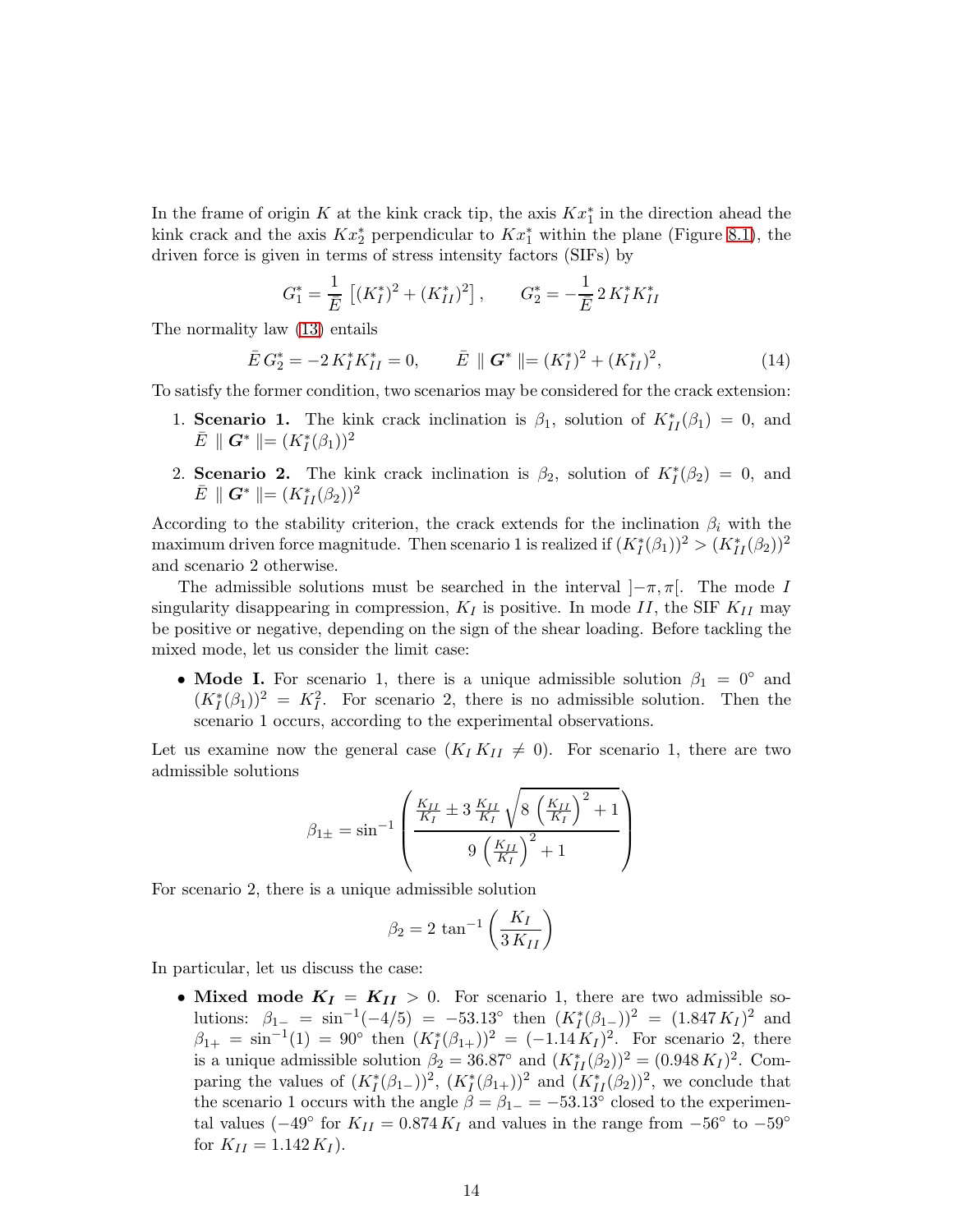In this respect, it is worth to remark that, if the sign of  $K_{II}$  is reversed, the sign of the kink angles are reversed too :  $\beta_{1-} = 53.13^\circ$ ,  $\beta_{1+} = -90^\circ$  and  $\beta_2 = -36.87^\circ$  but the corresponding values of  $(K_I^*(\beta_{1-}))^2$ ,  $(K_I^*(\beta_{1+}))^2$  and  $(K_{II}^*(\beta_2))^2$  are the same. We conclude that the sign of the kink angle is reversed:  $\beta = 53.13^{\circ}$ .

Finally, let us deal with the other limit case:

• Mode II. For scenario 1, there are two admissible solutions  $\beta_{1\pm} = 2 \sin^{-1}(\pm 1/\sqrt{3}) =$  $\pm 70.47^{\circ}$  and  $(K_I^*(\beta_{1\pm}))^2 = 4K_{II}^2/3$ . For scenario 2, there is a unique admissible solution  $\beta_2 = 0^\circ$  and  $(K_{II}^*(\beta_2))^2 = K_I^2$ . Then the scenario 1 occurs and the sign of the kink angle depends of the one of mode II. For  $K_{II} > 0$ , the prediction  $\beta = -70.47^{\circ}$  is just above the experimental values.

Comment 1. On the basis of the experimental data, Richard proposed an empirical criterion in terms of the SIFs at the original crack tip

$$
\frac{K_I}{K_{Ic}} + \left(\frac{K_{II}}{K_{IIc}}\right)^2 = 1
$$

According to [\(14\)](#page-13-0), the crack extends when

$$
(K_I^*)^2 + (K_{II}^*)^2 = \bar{E} \, G_c
$$

that gives, for the scenario 1 of mode I,  $K_I^2 = \bar{E} G_c$  then

$$
K_{Ic}^2 = \bar{E} G_c
$$

and, for the scenario 1 of mode II,  $4K_{II}^2/3 = \bar{E} G_c = K_{Ic}^2$  then

$$
\frac{K_{IIc}}{K_{Ic}}=\frac{\sqrt{3}}{2}=0.86
$$

a value better than  $\sqrt{2/3} = 0.81$  proposed in [34], by comparison with the experimental data covering the range from 0.88 to 0.95. Moreover, our prediction for the mixed mode  $K_I = K_{II}$  leads to values  $\frac{K_I}{K_{Ic}} = 0.54$  and  $\frac{K_{II}}{K_{IIc}} = 0.62$  closed to the curve of Richard criterion.

Comment 2. At least in this example, the relevant scenario corresponds always to the **Principle of Local Symmetry**  $K_{II}^*(\beta) = 0$  proposed in 1974 by Goldstein and Salganik [38]. This principle is valid at least for a kinked straight crack with vanishing kink crack but there can be no assurance that it is valid for arbitrary cracks and we recommend to replace it by the normality law proposed in this paper.

Comment 3. The present criterion should not be confused with the Maximum Energy Release Rate criterion, proposed in 1974 by Hussain et al. [45], for which the maximum must be searched among all the directions of the crack extension while with our criterion the maximum is found only among the directions satisfying the normality law, according to the different scenarios. As argued in [20], the questions of when and how a crack propagates should be simultaneously investigated and the energy conservation is not sufficient for such a task.

Comment 4. This example shows also that the implicit scheme must be preferred to the explicit scheme in fracture mechanics.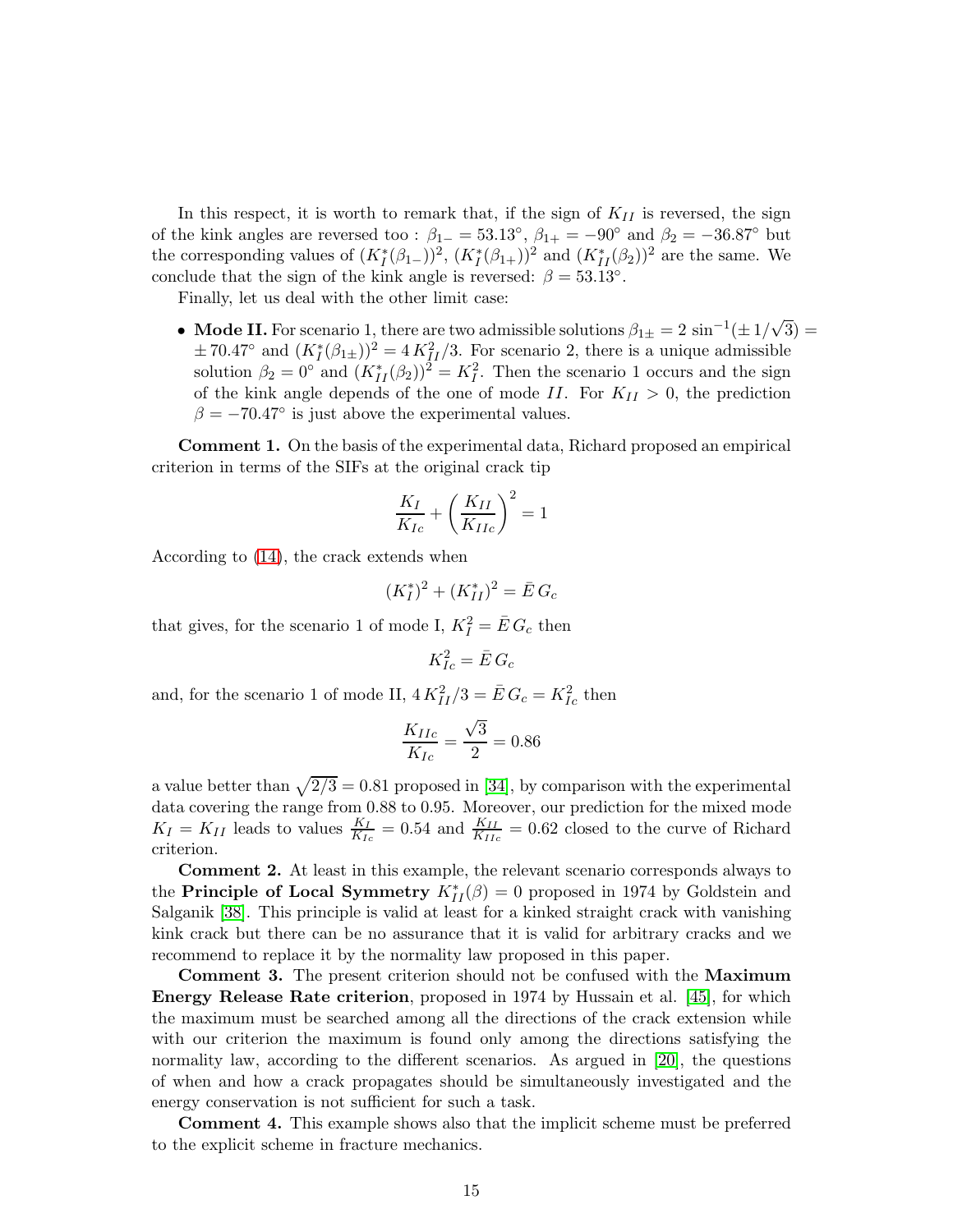## 9 Calculation of the crack driving force

As we are working at time  $t$  in this Section, the dependency with respect to the time will be omitted. In order to obtain the expression of  $G$ , we use a special form of the calculus of variation performed on the jet space of order one  $([1], [31], [52])$  $([1], [31], [52])$  $([1], [31], [52])$  $([1], [31], [52])$  $([1], [31], [52])$  $([1], [31], [52])$  $([1], [31], [52])$ . For more details about the jet spaces, the reader is referred for instance to [\[67\]](#page-25-2). The first jet prolongation of the smooth function  $u : \Omega_t \to \mathbb{R}^3$  is the function  $j^1u$  from  $\Omega_t$  into the jet bundle  $J^1(\Omega_t, \mathbb{R}^3)$  such that

$$
j^1\pmb{u} \ (\pmb{x}) = (\pmb{x}, \pmb{u} \ (\pmb{x}), \nabla \pmb{u} (\pmb{x}))
$$

The Hamiltonian  $(3)$  at time t has the form

$$
H = \int_{\Omega_t} h(\boldsymbol{x}, \boldsymbol{u}, \nabla \boldsymbol{u}, \boldsymbol{p}) \, d^3x - \int_{\partial \Omega_1} \bar{\boldsymbol{f}} \cdot \boldsymbol{u} \, d(\partial \Omega_1)
$$

$$
H = \int_{\Omega_t} h(j^1 \boldsymbol{u}, \boldsymbol{p}) \, d^3x - \int_{\partial \Omega_1} \bar{\boldsymbol{f}} \cdot \boldsymbol{u} \, d(\partial \Omega_1)
$$



<span id="page-15-0"></span>Figure 9.1: Cylindrical neighbourhood

The new viewpoint which consists in replacing the original field  $\boldsymbol{u}$  by its first jet prolongation  $j^1$ **u** leads to perform variations not only on the field and its derivatives but also on the variable  $x$ . We want to calculate the functional derivative of  $H$  in the direction  $\delta\psi$  defined on the crack front  $c_t$ . The idea is to prolong it locally by a field  $\delta\mathbf{x}$ on an open cylindrical neighbourhood  $C_{\eta}$  of radius  $\eta$  around the crack front, the field vanishing at radius  $\eta$  and beyond (Figure [9.1\)](#page-15-0). To avoid the singularity of the stress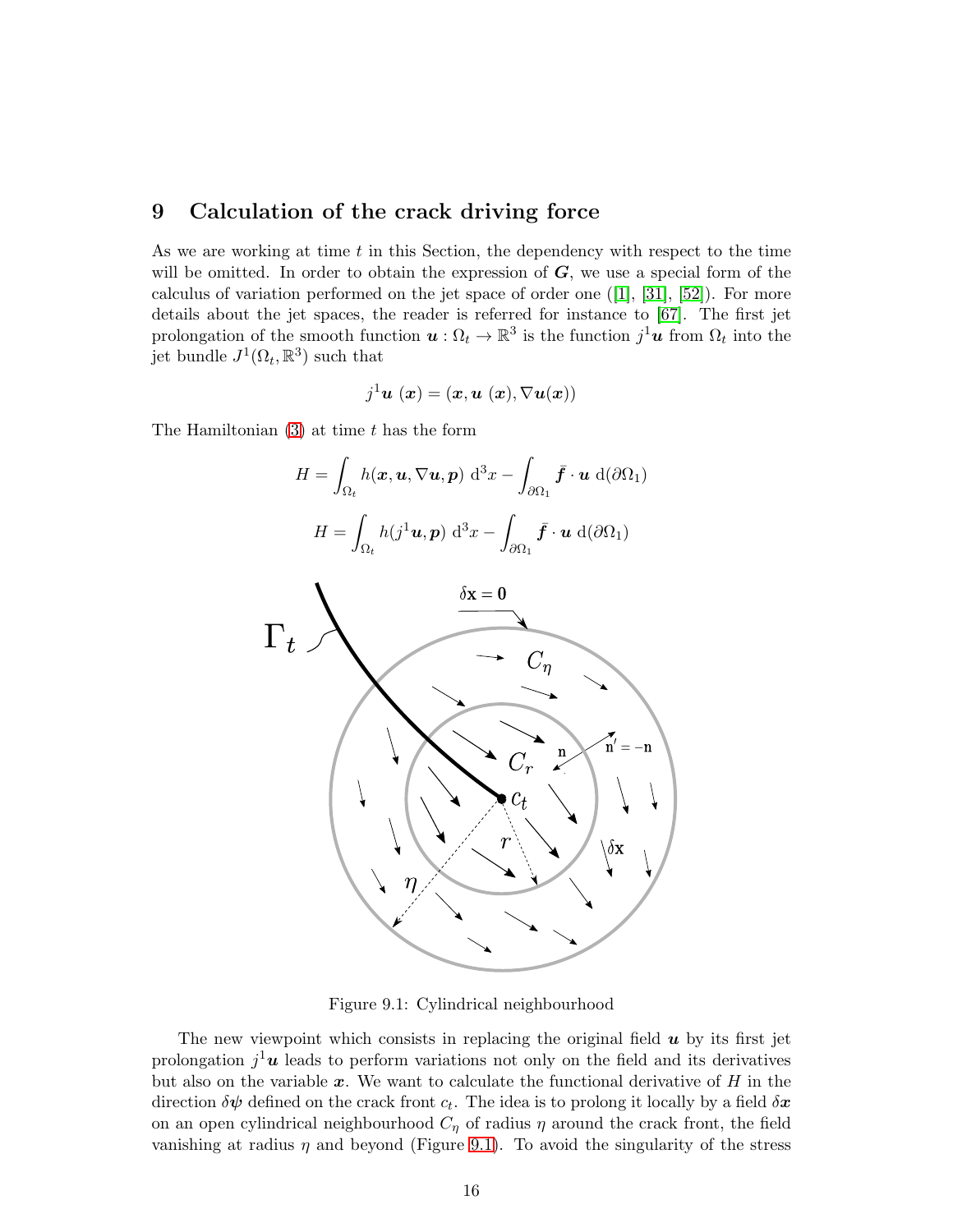field, we replace  $C_{\eta}$  by  $C_{\eta,r} = C_{\eta} \backslash \bar{C}_r$  where  $C_r$  is an open cylindrical neighbourhood of radius  $r < \eta$  around the crack front. Next, we pass to the limit  $\eta \to r \to 0$ .

We consider now a new parameterization given by a regular map  $x = \theta(y)$  of class  $C^1$  on  $C'_{\eta,r} = \theta^{-1}(C_{\eta,r})$  and we perform the variation of the function  $\theta$ , the new variable being  $y$ . The variation of the action is

<span id="page-16-2"></span>
$$
\delta H = \delta \int_{C'_{\eta,r}} h(\boldsymbol{\theta}(\boldsymbol{y}), \boldsymbol{u}, \nabla_{\boldsymbol{y}} \boldsymbol{u} \cdot \nabla_{\boldsymbol{x}} \boldsymbol{y}, (\nabla_{\boldsymbol{x}} \boldsymbol{y})^T \cdot \boldsymbol{p}') \det(\nabla_{\boldsymbol{y}} \boldsymbol{x}) d^3 y \tag{15}
$$

where  $p'$  is the linear momentum in  $y$  coordinates. We do not give here the details of the calculations that can be found in Appendix A but only indicate the sketch of the method and the result. As usual in calculus of variation, we integrate by part. Next we consider the limit case where the function  $\theta$  approaches the identity of  $\Omega_t$ ,  $y$ approaches  $x, p'$  approaches  $p$  and  $C'_{\eta,r}$  approaches  $C_{\eta,r}$ . Finally, the variation of the Hamiltonian has the form

<span id="page-16-3"></span>
$$
\delta H = \int_{\partial C_{\eta,r}} \boldsymbol{n} \cdot \boldsymbol{T} \cdot \delta \boldsymbol{x} \, d(\partial C_{\eta,\rho}) - \int_{C_{\eta,r}} (\nabla \cdot \boldsymbol{T} + \boldsymbol{f}) \cdot \delta \boldsymbol{x} \, d^3 x \tag{16}
$$

where

<span id="page-16-0"></span>
$$
T = h \mathbb{1}_{\mathbb{R}^3} - \sigma \cdot \nabla u - \dot{u} \otimes p \tag{17}
$$

The contribution on the cylindrical part  $\partial C_{\eta,r}$  of radius  $\eta$  vanishes as  $\delta x$ . When  $\eta$ approaches r, the contributions on the remaining parts of  $\partial C_{\eta,r}$  excepted the cylindrical part of radius r, vanish too. Let  $n'$  the outward unit vector to  $\partial C_r$ , opposite to the outward unit vector  $n$  to  $\partial C_{\eta,r}$  (Figure [9.1\)](#page-15-0)

$$
n'=-n
$$

Then using the polar coordinates  $r, \theta$ , one has

$$
\delta H = -\lim_{r \to 0} \int_{\partial C_r \cap \partial C_{\eta,r}} \boldsymbol{n}' \cdot \boldsymbol{T} \cdot \delta \boldsymbol{x} \; r \; \mathrm{d}\theta \; \mathrm{d}s
$$

Finally, recalling that the functional derivative is a density on the crack front, the value of the driving force corresponding to the arc length  $s$  is

<span id="page-16-1"></span>
$$
\mathbf{G} = -D_{\delta \mathbf{x}} H = \lim_{r \to 0} \int_{c_{r,s}} \mathbf{n}' \cdot \mathbf{T} \, r \, \mathrm{d}\theta \tag{18}
$$

where  $c_{r,s}$  is the line at the intersection between the cylindrical-shaped surface  $\partial C_r \cap$  $\partial C_{\eta,r}$  and the plane normal to the crack front  $c_t$  at the arc length s. This limit is called by Gurtin et al. [40] a tip integral and denoted

$$
\boldsymbol{G} = \oint_{\mathrm{tip}} \boldsymbol{n}' \cdot \boldsymbol{T}
$$

but we do not recover the last term of  $(17)$  in Gurtin's and Stolz's [70] expressions of  $T$ . In this form, the driving force appears as a generalization of Rice-Eshelby J integral.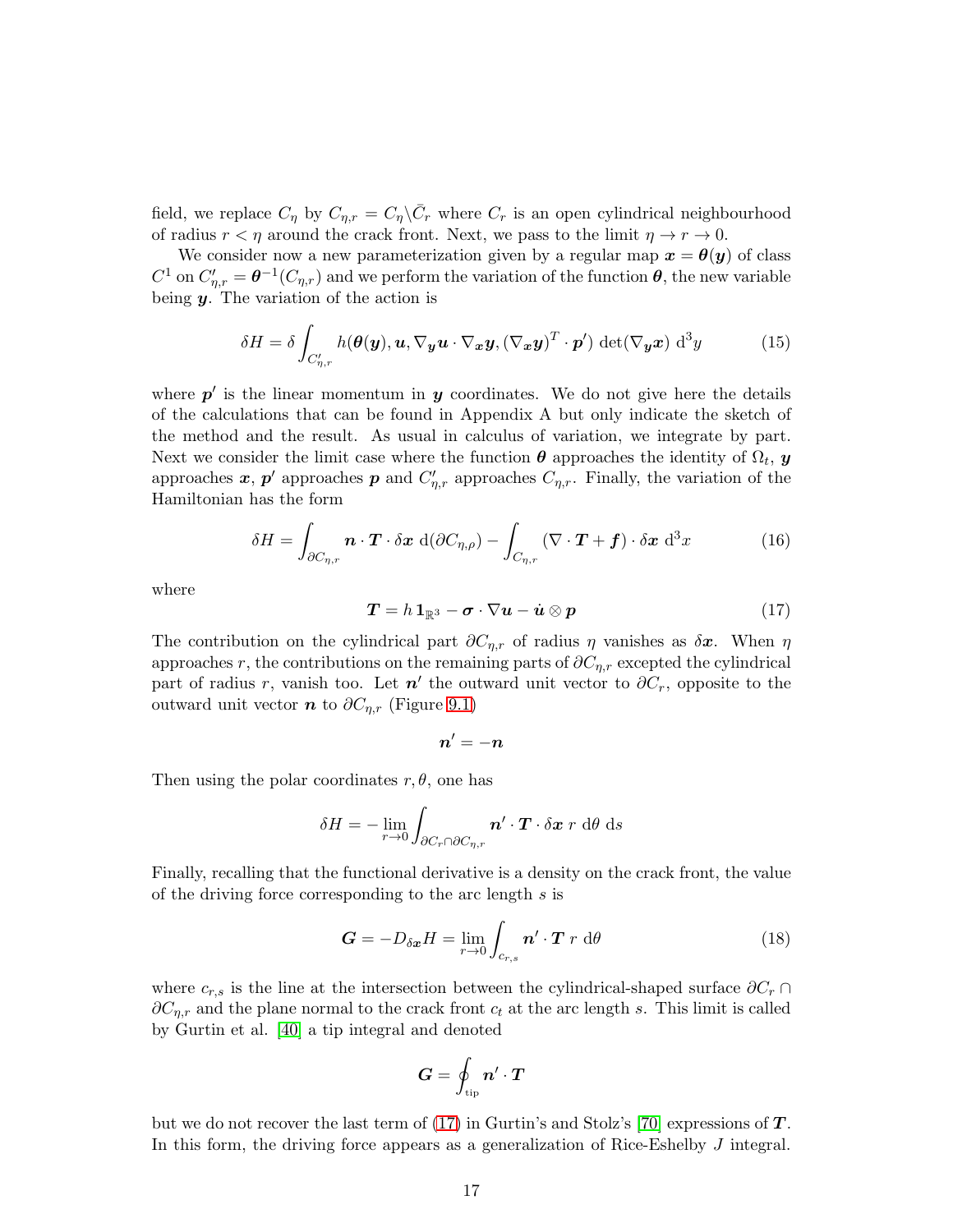In statics, this quantity has the well known property of path-independence and it is relevant to wonder whether this property remains true in dynamics. The elastic stress field being singular at the crack front, the volume force field may be neglected when  $r$  approaches zero. In Appendix B, it is shown that for the natural evolution of the system

<span id="page-17-0"></span>
$$
\nabla \cdot \mathbf{T} = (\nabla \mathbf{u}) \cdot \dot{\mathbf{p}} - (\nabla \cdot \dot{\mathbf{u}}) \mathbf{p} - 2 (\nabla_s \mathbf{p}) \cdot \dot{\mathbf{u}} \tag{19}
$$

Unfortunately, this expression does not vanish in general but only in the limit case of statics where we recover the classical Rice-Eshelby identity

$$
\nabla \cdot \boldsymbol{T} = \nabla \cdot [w \, \mathbf{1}_{\mathbb{R}^3} - \boldsymbol{\sigma} \cdot \nabla u] = \mathbf{0}
$$

Then except the particular case of statics, there is no path-independence of the integral in dynamics and passing to the limit is required in [\(18\)](#page-16-1).

## 10 Conclusions and perspectives

In this work, we presented a particular version of the non incremental symplectic BEN principle. It can be generalized in various ways:

- The Hamiltonian H depends on  $u, p$  and  $\psi$  (through  $\Omega_t = \Omega \backslash \Gamma_t$ ) but not on  $\pi$ . It was a bias motivated by the wish to recover classical formulations of the fracture mechanics but we could give up this restrictive assumption by introducing an explicit dependence of the Hamiltonian on  $\pi$ .
- For the same motivation, the dissipation potential  $\phi$  depends on  $\dot{\pi}$  but not on  $\dot{u}, \dot{p}$ and  $\dot{\psi}$ . Nevertheless there is nothing preventing us from lifting this restriction, in particular concerning  $\dot{\psi}$ .
- The potential  $\varphi$  could fully depend on G, not only on  $G_{\perp}$ . It could be also generalized to anisotropic behaviours with symmetry group techniques.
- For easiness, we considered only 1-homogeneous potential  $\varphi^*$  in this work to illustrate the method but we can add extra terms to represent for instance the dependence of the critical energy release rate with respect to the crack extension vector as in [22, 46, 47, 48]. The crack extension by fatigue can be also modelled thanks to homogeneous potentials of degree linked to the crack growth law ([51],  $[12]$ ).
- We could easily take into account more sources of dissipation such as damping, plasticity, damage and so on, by considering in the symplectic formalism new internal variables and the corresponding momenta, and by simply adding terms in the dissipation potential  $\phi$ .
- Sometimes there is no getting away from experimental facts and the kinetic law is non associated. For such atypical events, the present principle can be generalized, replacing the sum of the dissipation potential and its Fenchel polar by a bipotential.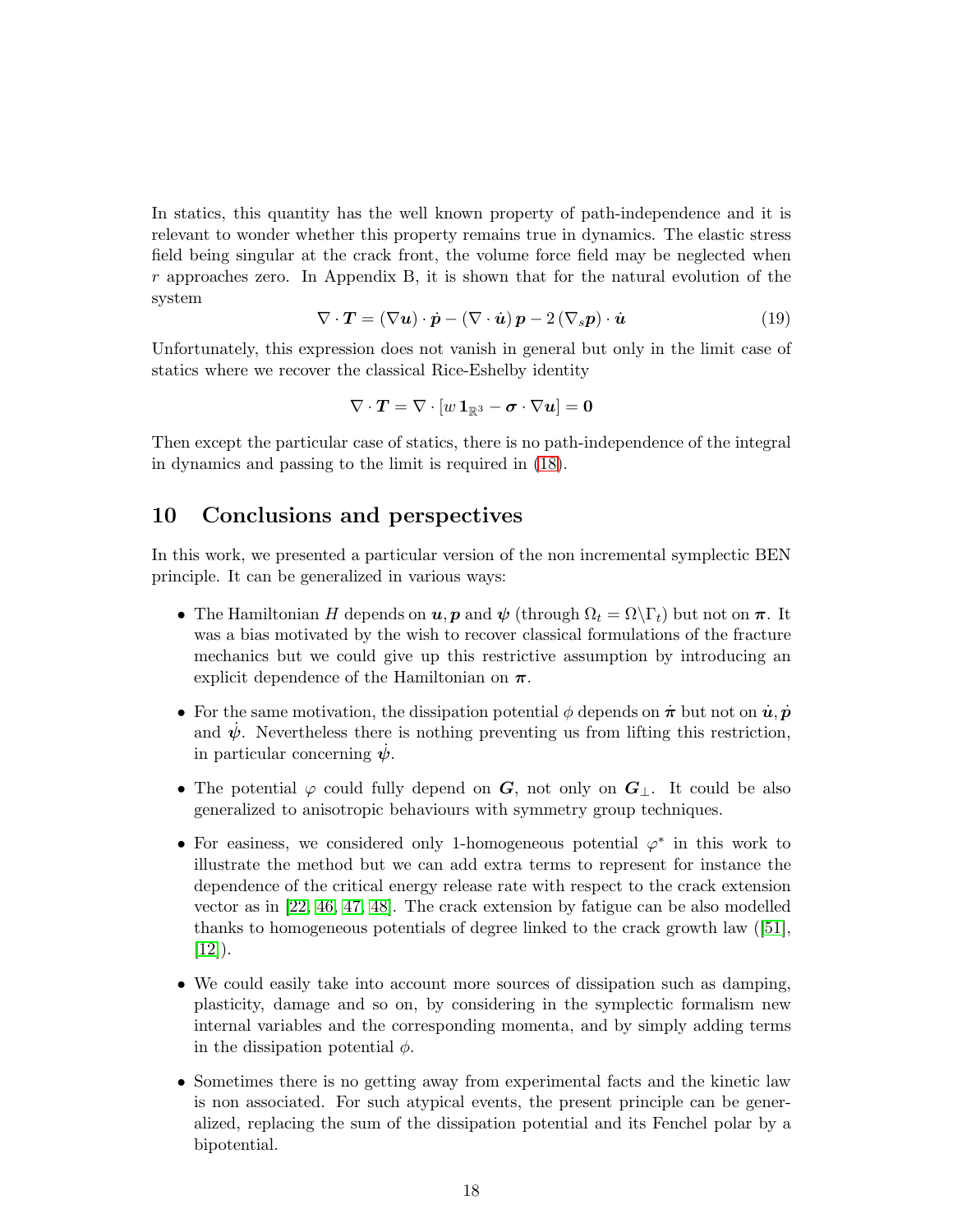We are convinced of the interest of this non incremental principle in computational structural mechanics because the error can be controlled uniformly on the whole evolution, in contrast to incremental methods which accumulate the errors and degrade the accuracy over time.

We hope that our application of the normality law to the kinked crack allows to take forward the discussion in the literature on the choice of the crack stability criterion.

In the future, we plan to develop numerical methods based on the present approach. We already have given a hint about the discretization of the crack flow at the end of Section [2.2.](#page-3-0) In order to avoid a cumbersome remeshing, an efficient technique is the XFEM where the standard displacement-based approximation is enriched by incorporating both discontinuous fields and the near tip asymptotic fields ([59], [28], [29], [60]).

## Acknowledgements

The author would like to thank Marius Buliga, Djimedo Kondo, Abdelbacet Oueslati, Pierre Gosselet, Céline Bouby and Long Cheng for their questions and comments during seminars that allowed to improve the paper.

## Appendix A

To calculate the expression of the crack driven force, we start from the variation of the Hamiltonian [\(15\)](#page-16-2)

$$
\delta H = \delta \int_{C'_{\eta,r}} h(\boldsymbol{\theta}(\boldsymbol{y}), \boldsymbol{u}, \nabla_{\boldsymbol{y}} \boldsymbol{u} \cdot \nabla_{\boldsymbol{x}} \boldsymbol{y}, (\nabla_{\boldsymbol{x}} \boldsymbol{y})^T \cdot \boldsymbol{p}') \det(\nabla_{\boldsymbol{y}} \boldsymbol{x}) d^3 y
$$

and we take the variation with respect to the fields  $u$  and  $\theta$ 

$$
\delta H = \int_{C'_{\eta,r}} \{ \left[ Tr \left( \boldsymbol{\sigma} \, \delta (\nabla_{\boldsymbol{y}} \boldsymbol{u} \cdot \nabla_{\boldsymbol{x}} \boldsymbol{y}) \right) + \dot{\boldsymbol{u}} \cdot \delta ((\nabla_{\boldsymbol{x}} \boldsymbol{y})^T \cdot \boldsymbol{p}') - \boldsymbol{f} \cdot \delta \boldsymbol{x} \right] \, \det(\nabla_{\boldsymbol{y}} \boldsymbol{x}) \right. \\ \left. + h \, \delta (\det(\nabla_{\boldsymbol{y}} \boldsymbol{x})) \right\} \, \mathrm{d}^3 y \quad (20)
$$

<span id="page-18-0"></span>Next we calculate the variation of the field derivative in terms of the derivative of the variation of the field

$$
\begin{array}{c} \delta(\nabla_{\pmb{y}} \pmb{u} \cdot \nabla_{\pmb{x}} \pmb{y}) = -\nabla_{\pmb{y}} \pmb{u} \cdot \nabla_{\pmb{x}} \pmb{y} \cdot \nabla_{\pmb{y}} (\delta \pmb{x}) \cdot \nabla_{\pmb{x}} \pmb{y} \\ \\ \delta(\det(\nabla_{\pmb{y}} \pmb{x})) = Tr \left(\nabla_{\pmb{y}} (\delta \pmb{x}) \cdot \text{adj}(\nabla_{\pmb{y}} \pmb{x}) \right) \end{array}
$$

where  $adj(A)$  is the transposed of the matrix of cofactors of A

$$
\operatorname{adj}(A) = \det(A) A^{-1}
$$

Likewise, one has

$$
\delta((\nabla_{\bm{x}}\bm{y})^T\cdot\bm{p}')=-(\nabla_{\bm{x}}\bm{y}\cdot\nabla_{\bm{y}}(\delta\bm{x})\cdot\nabla_{\bm{x}}\bm{y})^T\cdot\bm{p}'=-(\nabla_{\bm{x}}\bm{y})^T\cdot(\nabla_{\bm{y}}(\delta\bm{x}))^T\cdot(\nabla_{\bm{x}}\bm{y})^T\cdot\bm{p}'
$$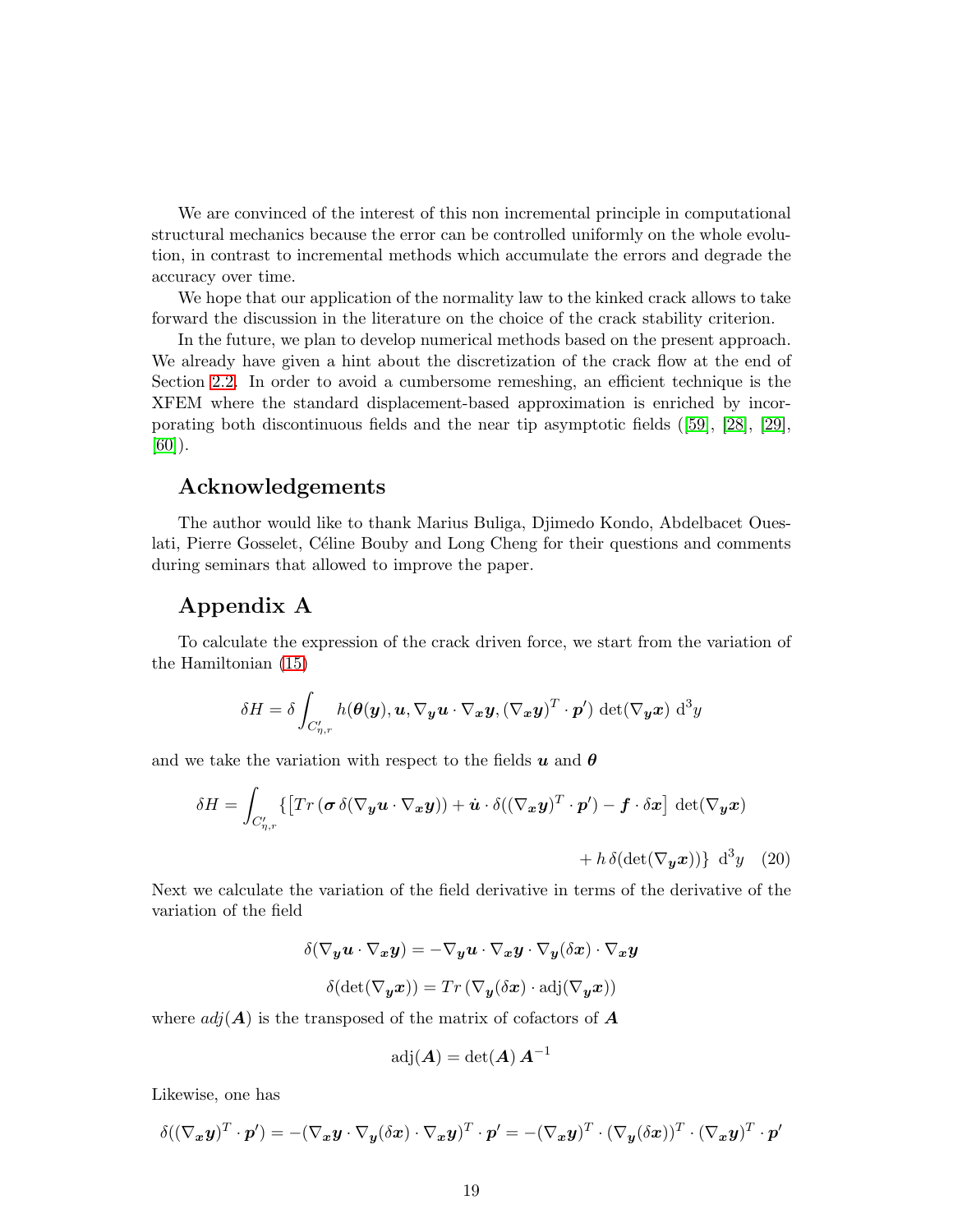Inserting the three previous expression into [\(20\)](#page-18-0) and after simple manipulations, we obtain

$$
\delta H = \int_{C'_{\eta,r}} \{ Tr \left( \mathrm{adj}(\nabla_y x) \cdot \left( h \mathbf{1}_{\mathbb{R}^3} - \boldsymbol{\sigma} \cdot \nabla_y u \cdot \nabla_x y - (\dot{u} \otimes p') \cdot \nabla_x y \right) \cdot \nabla_y (\delta x) \} - \det(\nabla_y x) f \cdot \delta x \} d^3y
$$

Integrating by parts leads to

$$
\delta H = \int_{\partial C'_{\eta,r}} \boldsymbol{n} \cdot \text{adj}(\nabla_{\boldsymbol{y}} \boldsymbol{x}) \cdot (h \mathbf{1}_{\mathbb{R}^3} - \boldsymbol{\sigma} \cdot \nabla_{\boldsymbol{y}} \boldsymbol{u} \cdot \nabla_{\boldsymbol{x}} \boldsymbol{y} - (\dot{\boldsymbol{u}} \otimes \boldsymbol{p}') \cdot \nabla_{\boldsymbol{x}} \boldsymbol{y}) \cdot \delta \boldsymbol{x} \, \text{d}(\partial C'_{\eta,r})
$$

$$
- \int_{C'_{\eta,r}} \{ \nabla \cdot (\text{adj}(\nabla_{\boldsymbol{y}} \boldsymbol{x}) \cdot (h \mathbf{1}_{\mathbb{R}^3} - \boldsymbol{\sigma} \cdot \nabla_{\boldsymbol{y}} \boldsymbol{u} \cdot \nabla_{\boldsymbol{x}} \boldsymbol{y} - (\dot{\boldsymbol{u}} \otimes \boldsymbol{p}') \cdot \nabla_{\boldsymbol{x}} \boldsymbol{y}) \}
$$

$$
+ \det(\nabla_{\boldsymbol{y}} \boldsymbol{x}) \, \boldsymbol{f} \} \cdot \delta \boldsymbol{x} \, \text{ d}^3 \boldsymbol{y}
$$

Considering the limit case where the function  $\boldsymbol{\theta}$  approaches the identity of  $C_{\eta,r}$ ,  $\boldsymbol{y}$ approaches  $x, p'$  approaches  $p$  and  $C'_{\eta,r}$  approaches  $C_{\eta,r}$ , we obtain [\(16\)](#page-16-3)

$$
\delta H = \int_{\partial C_{\eta,r}} \boldsymbol{n} \cdot \boldsymbol{T} \cdot \delta \boldsymbol{x} \, d(\partial C_{\eta,\rho}) - \int_{C_{\eta,r}} (\nabla \cdot \boldsymbol{T} + \boldsymbol{f}) \cdot \delta \boldsymbol{x} \, d^3x
$$

where occurs the tensor [\(17\)](#page-16-0)

$$
\boldsymbol{T} = h\,\boldsymbol{1}_{\mathbb{R}^3} - \boldsymbol{\sigma}\cdot\nabla\boldsymbol{u} - \dot{\boldsymbol{u}}\otimes\boldsymbol{p}
$$

## Appendix B

Because of the stress singularity, the volume force that are regular may be consider as uniform near the crack front. In one hand, the variation of the Hamitonian density h in the direction  $\delta x$  is

<span id="page-19-0"></span>
$$
\delta h = \nabla h \cdot \delta \mathbf{x} = \nabla \cdot (h \, \mathbf{1}_{\mathbb{R}^3}) \cdot \delta \mathbf{x} \tag{21}
$$

In the other hand, according to [\(3\)](#page-6-0), h is a function of x through  $j^1$ **u** and p

$$
h = \frac{1}{2\rho} \parallel \mathbf{p} \parallel^2 + w(\nabla_s \mathbf{u}) - \mathbf{f}(t) \cdot \mathbf{u}
$$

Using the chain rule and assuming the volume force are uniform, one has

$$
\delta h = Tr(\boldsymbol{\sigma} \cdot \nabla(\delta \boldsymbol{u})) + \dot{\boldsymbol{u}} \cdot \delta \boldsymbol{p} - \boldsymbol{f} \cdot \boldsymbol{u}
$$

Using the linear momentum balance (intermediate constraints in [\(5\)](#page-7-1) which is satisfied for the natural evolution of the system), the first term of the right hand member becomes

$$
Tr(\boldsymbol{\sigma}\cdot\nabla(\delta\boldsymbol{u}))=\nabla\cdot(\boldsymbol{\sigma}\cdot\delta\boldsymbol{u})-(\nabla\cdot\boldsymbol{\sigma})\cdot\delta\boldsymbol{u}=\nabla\cdot(\boldsymbol{\sigma}\cdot\delta\boldsymbol{u})+(\boldsymbol{f}-\dot{\boldsymbol{p}})\cdot\delta\boldsymbol{u}
$$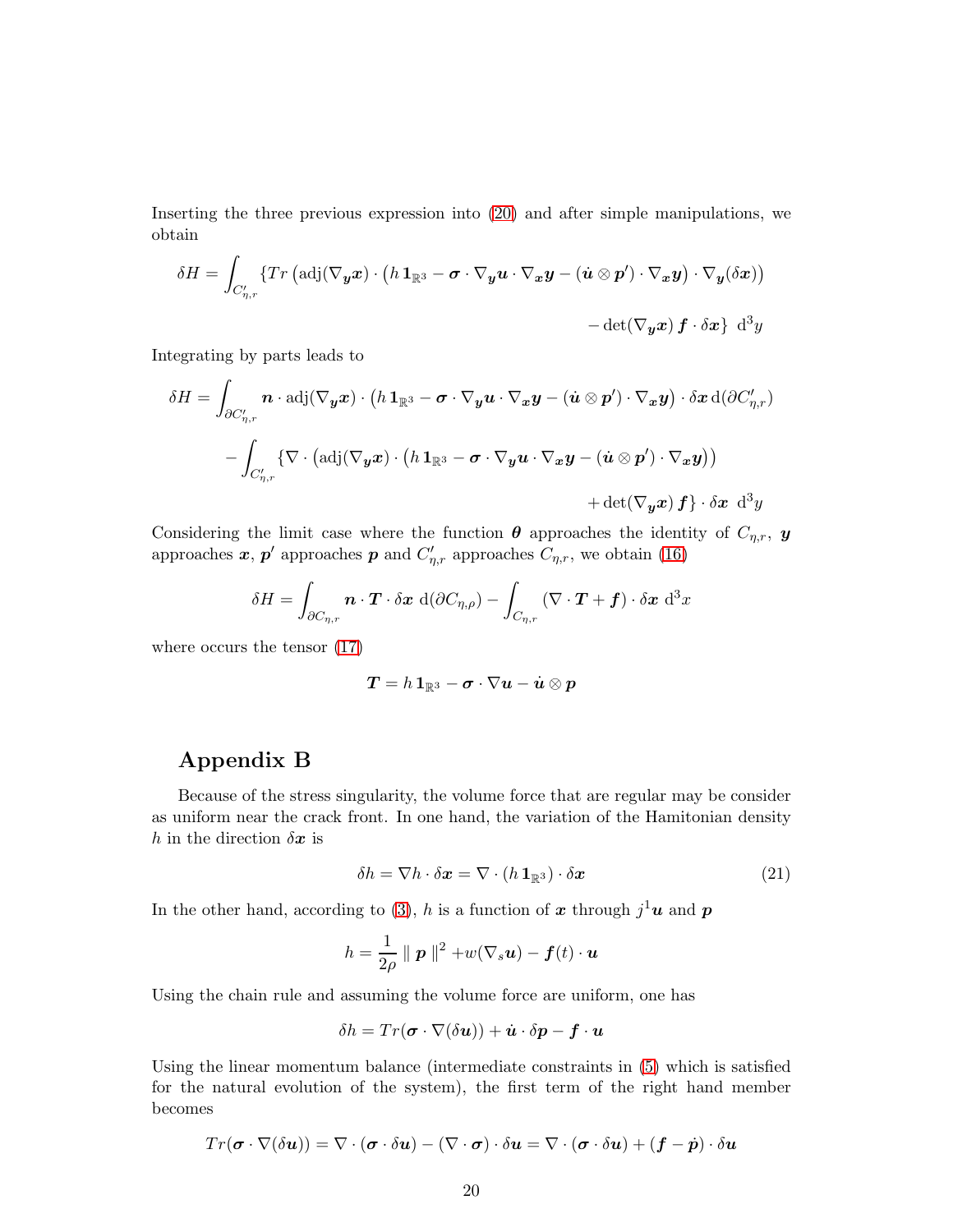Hence

$$
\delta h = \nabla \cdot (\boldsymbol{\sigma} \cdot \delta \boldsymbol{u}) - \dot{\boldsymbol{p}} \cdot \delta \boldsymbol{u} + \dot{\boldsymbol{u}} \cdot \delta \boldsymbol{p}
$$

The infinitesimal variations of the displacement and linear momentum fields resulting from an infinitesimal arbitrary variation  $\delta x$  being

$$
\delta \boldsymbol{u} = \nabla \boldsymbol{u} \cdot \delta \boldsymbol{x}, \qquad \delta \boldsymbol{p} = \nabla \boldsymbol{p} \cdot \delta \boldsymbol{x}
$$

and in particular if the field  $\delta x$  is uniform

<span id="page-20-5"></span>
$$
\delta h = [\nabla \cdot (\boldsymbol{\sigma} \cdot \nabla \boldsymbol{u}) - \dot{\boldsymbol{p}} \cdot \nabla \boldsymbol{u} + \dot{\boldsymbol{u}} \cdot \nabla \boldsymbol{p}] \cdot \delta \boldsymbol{x} \tag{22}
$$

The expressions [\(21\)](#page-19-0) and [\(22\)](#page-20-5) being equal for every  $\delta x$ , we obtain

$$
\nabla \cdot (h \, \mathbf{1}_{\mathbb{R}^3} - \boldsymbol{\sigma} \cdot \nabla \boldsymbol{u}) = (\nabla \boldsymbol{u})^T \cdot \dot{\boldsymbol{p}} - (\nabla \boldsymbol{p})^T \cdot \dot{\boldsymbol{u}}
$$

Taking into account the identity

$$
\nabla \cdot (\dot{\boldsymbol{u}} \otimes \boldsymbol{p}) = (\nabla \cdot \dot{\boldsymbol{u}}) \, \boldsymbol{p} + (\nabla \boldsymbol{p}) \cdot \dot{\boldsymbol{u}}
$$

we obtain [\(19\)](#page-17-0)

$$
\nabla \cdot \boldsymbol{T} = (\nabla \boldsymbol{u}) \cdot \dot{\boldsymbol{p}} - (\nabla \cdot \dot{\boldsymbol{u}}) \, \boldsymbol{p} - 2 \, (\nabla_s \boldsymbol{p}) \cdot \dot{\boldsymbol{u}}
$$

where occurs the tensor [\(17\)](#page-16-0)

$$
T = h\,1_{\mathbb{R}^3} - \sigma \cdot \nabla u - \dot{u} \otimes p
$$

## <span id="page-20-4"></span>References

- [1] Aldaya, V., Azcárraga, J. A., 1978. Variational principles on rth order jets of fibre bundles in field theory, J. Math. Phys. 19(9), 1869-1975.
- [2] Amestoy, M., Leblond, J.B., 1992. Crack path in plane situation II. Detailed form of the expansion of the stress intensity factors. Int J Solids Struct. 29, 465–501.
- <span id="page-20-0"></span>[3] Ambrosio, L., Tortorelli, V., 1992. On the approximation of free discontinuity problems. Bollett UMI. 7(6B), 105–123.
- <span id="page-20-2"></span><span id="page-20-1"></span>[4] Aubin, J.P., Cellina, A.,Nohel, J., 1997. Monotone trajectories of multivalued dynamical systems. Annali di Matematica Pura ed Appl. 115, 99-117.
- [5] Aubin, J.P., 2002. Boundary-Value Problems for Systems of Hamilton-Jacobi-Bellman Inclusions with Constraints. SIAM J. Control. 41, 425-456.
- [6] Barenblatt, G.I., 1959. The formation of equilibrium cracks during brittle fracture: general ideas and hypotheses, Axially-symmetric Cracks. Prikladnaya Matematika i Mekhanika. 23, 622-636.
- <span id="page-20-3"></span>[7] Bloch, A.M., Krishnaprasad, P.S., Marsden, J.E., Ratiu, T.S., 1994. Dissipation induced instabilities. Ann. de l'Institut Henri Poincaré. Analyse non linéaire. 11(1), 37-90.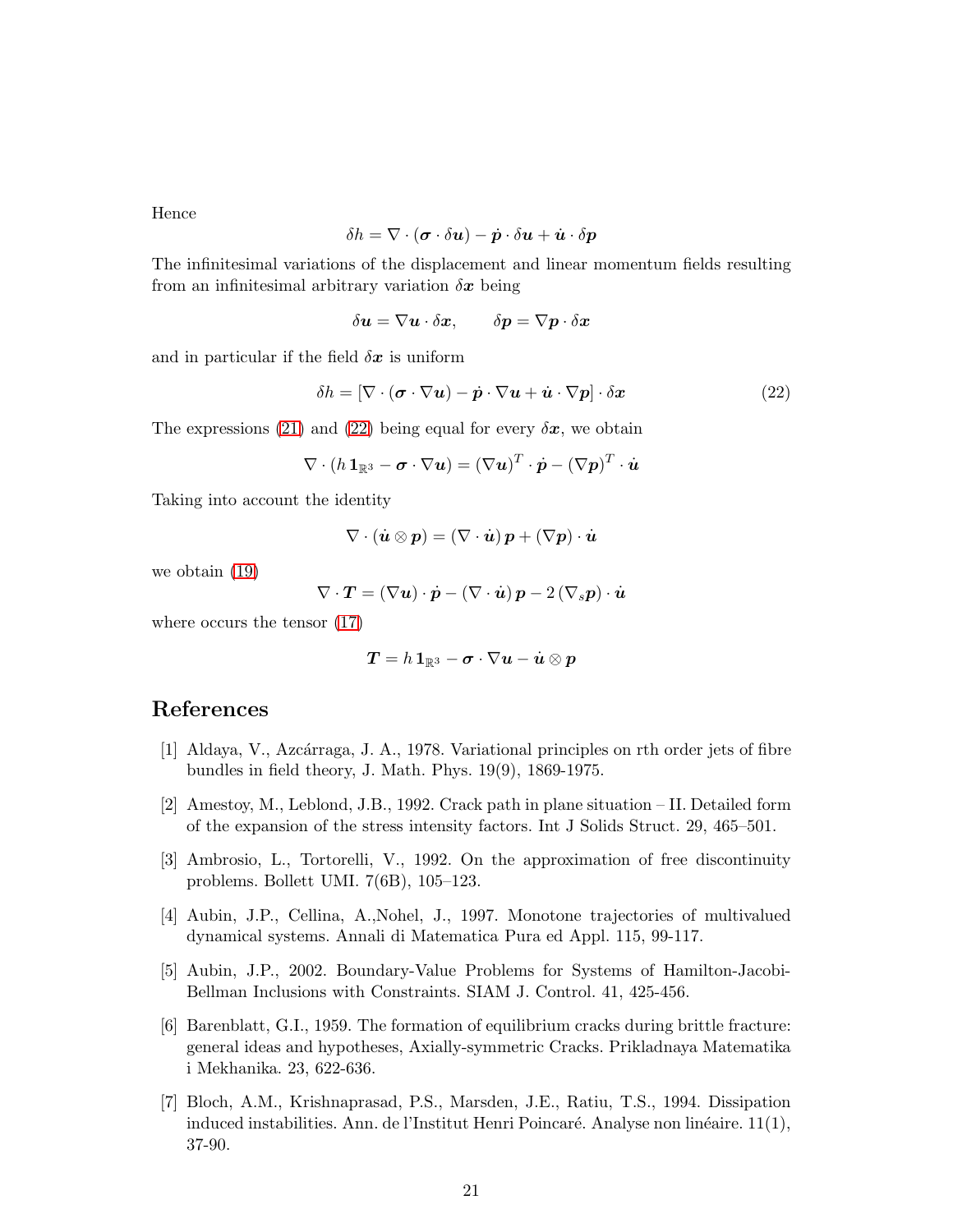- <span id="page-21-1"></span>[8] Bodovillé, G., 1999. On damage and implicit standard materials. C. R. Acad. Sci. Paris Série IIB. 327(8), 715-720.
- [9] Bobovillé, G. de Saxcé, G., 2001. Plasticity with non linear kinematic hardening : modelling and shakedown analysis by the bipotential approach. Eur. J. Mech. A/Solids. 20, 99-112.
- [10] Bouby, C., de Saxcé, G., Tritsch, J.B., 2009. On shakedown of structures under variable loads with a kinematic non linear and non associated hardening rule, in: Weichert, D., Ponter, A. (Eds.), Limit States of Materials and Structures: Direct Methods. Springer.
- [11] Bouby, C., Kondo, D., de Saxcé, G., 2015. A comparative analysis of two formulations for non linear hardening plasticity models: Application to shakedown analysis. European Journal of Mechanics A/Solids. 53, 48-61.
- [12] Bourdin, B., Francfort, G., Marigo, J.J., 2008. The variational approach to fracture. J of Elasticity. 91, 5-148.
- [13] Brezis, H., Ekeland, I., 1976. Un principe variationnel associé à certaines équations paraboliques. I. Le cas indépendant du temps, II. Le cas dépendant du temps. C. R. Acad. Sci. Paris Série A-B. 282, 971-974, and 282, 1197-1198.
- [14] Buliga, M., 1999. Energy minimizing brittle fracture propagation. J. of Elasticity. 52, 201-238.
- <span id="page-21-0"></span>[15] Buliga, M., 2009. Hamiltonian inclusions with convex dissipation with a view towards applications. Math Appl 1(2), 228–225.
- [16] Buliga, M., de Saxcé, G., 2016. A symplectic Brezis-Ekeland-Nayroles principle. Mathematics and Mechanics of Solids. 22(6), 1-15.
- [17] Cao, X., Oueslati, A., Nguyen, A.D., de Saxc´e, G., 2020. Numerical simulation of elastoplastic problems by Brezis-Ekeland-Nayroles non-incremental variational principle. Computational Mechanics. 65(4), 1006-1018
- [18] Cao, X., Oueslati, A., Shirafkan, N., Bamer, F., Markert, B., de Saxcé, G., 2021. A non-incremental numerical method for dynamic elastoplastic problems by the symplectic Brezis-Ekeland-Nayroles principle. Computer Methods in Applied Mechanics and Engineering. 384, 11908.
- [19] Cao, X., Oueslati, A., de Saxcé, G., 2021. A non-incremental approach for elastoplastic plates basing on the Brezis-Ekeland-Nayroles principle. Applied Mathematical Modelling. 99, 359-379.
- [20] Chambolle, A., Francfort, G.A., Marigo, J.J., 2009. When and how do cracks propagate? J of the Mechanics and Physics of Solids. 57, 1614-1622.
- [21] Cherepanov, G.P., 1963. One problem of indentor testing with the formation of cracks. Prikladnaya Matematika i Mekhanika. 27(1) (in Russian).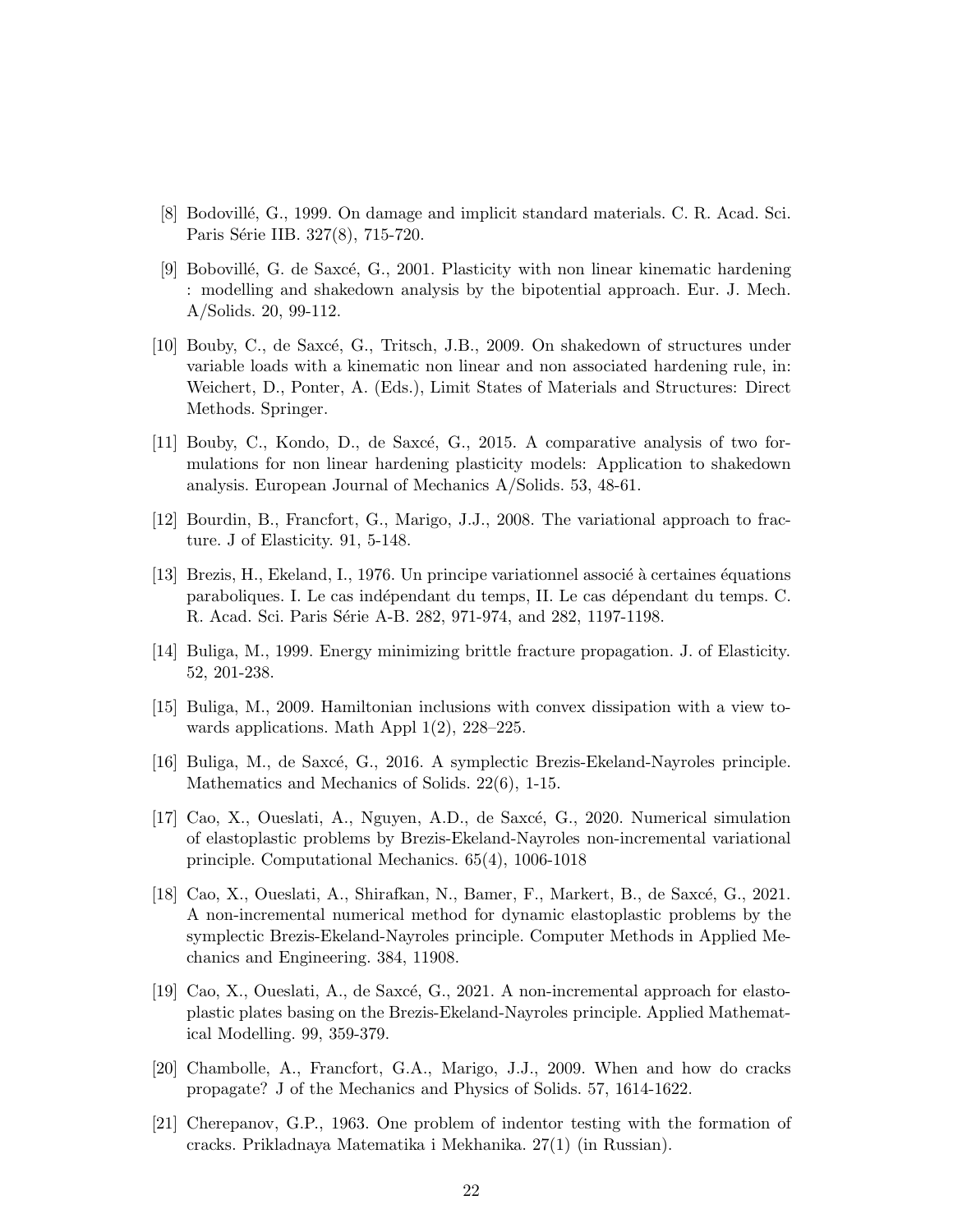- [22] Chopin, J., Bhaskar, A., Jog, A., Ponson, L., 2018. Depinning dynamics of crack fronts. Phys. Rev. Lett. 121, 235501.
- <span id="page-22-0"></span>[23] Cotterell, B., Rice, J.R., 1980. Some remarks. on elastic crack-tip stress fields. Int. J. of Fracture. 16, 155-169
- $[24]$  de Saxcé, G., Feng, Z.Q., 1991. New inequation and functional for contact with friction : the implicit standard material approach. Int. J. Mech. of Struct. and Machines. 19(3), 301-325.
- [25] de Saxcé, G., 1992. Une généralisation de l'inégalité de Fenchel et ses applications aux lois constitutives. C. R. Acad. Sci. Paris Série II. 314, 125-129.
- [26] de Saxcé, G., Bousshine, L., 1998. Limit Analysis Theorems for the Implicit Standard Materials: Application to the Unilateral Contact with Dry Friction and the Non Associated Flow Rules in Soils and Rocks. Int. J. Mech. Sci. 40(4), 387-398.
- <span id="page-22-1"></span>[27] de Saxcé, G., 2002. Implicit standard materials, in: Weichert, D., Maier, G. (Eds.), Inelastic Behaviour of Structures under Variable Repeated Loads, CISM International Centre for Mechanical Sciences, Courses and Lectures  $N^{\circ}$  432. Springer.
- [28] Dolbow, J., Moës, N., Belytschko, T., 2000. Discontinuous enrichment in finite elements with a partition of unity method. Finite Elements in Analysis and Design. 36, 235-260.
- [29] Dolbow, J., Moës, N., Belytschko, T., 2000. Modeling fracture in Mindlin-Reissner plates with the extended finite element method. Int. J. of Solids and Structures. 37, 7161-7183.
- <span id="page-22-2"></span>[30] Dugdale, D.S., 1960. Yielding of steel sheets containing slits. J. Mech. Phys. Sol. 8, 100-104.
- [31] Edelen, D.G.B, 1985. Applied Exterior Calculus. John Wiley and sons.
- [32] Erdogan, F., Sih, G.C., 1963. On the crack extension in plates under plane loading and transverse shear. Trans. ASME, ser. D. 85(4), 519-527.
- [33] Fenchel, W., 1949. On conjugate convex functions. Canadian Journal of Mathematics. 1, 1105.
- [34] Fett, T., Munz, D., 2002. Kinked cracks and Richard fracture criterion. Int. J. of Fracture. 115, L69-L73
- [35] Fitzpatrick, S., 1988. Representing monotone operators by convex functions, in: Workshop/Miniconference on Functional Analysis and Optimization. Canberra, Proc. Centre Math. Anal. Austral. Nat. Univ., 20, Austral. Nat. Univ, pp. 59-65.
- [36] Francfort, G.A., Marigo, J.J., 1998. Revisiting brittle fracture as an energy minimization problem. J. Mech. Phys. Solids. 46, 1319–1342.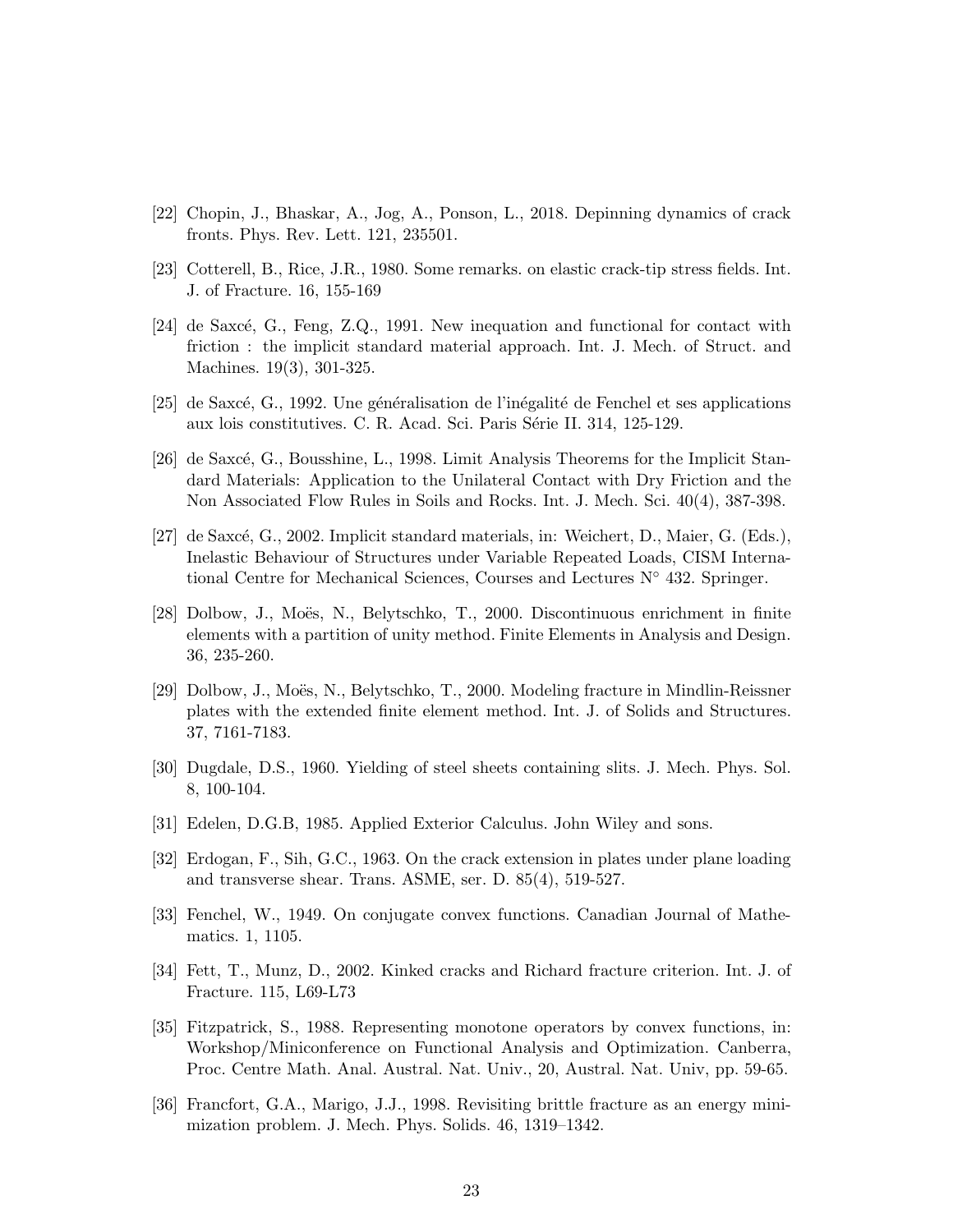- [37] Ghoussoub, N., MacCann, R.J., 2004. A least action principle for steepest descent in non-convex landscape. Contemporary Mathematics. 362, 177-187.
- [38] Goldstein, R.V., Salganik, R.L., 1974. Brittle fracture of solids with arbitrary cracks. Int. J. of Fracture. 10, 507–23.
- [39] Grmela, M., Ottinger, H.C., 1997. Dynamics and thermodynamics of complex fluids. I. Development of a general formalism. Phys. Rev. E 56(6), 6620-6632.
- [40] Gurtin, M., Podio-Guidugli, P., 1998. Configurational forces and a constitutive theory for crack propagation that allows for kinking and curving. J. Mech. Phys. Solids. 46, 1343–1378.
- [41] Halphen, B., Nguyen Quoc, S., 1975. Sur les matériaux standard généralisés. Journal de Mécanique. 14, 39-63.
- [42] He, M., Hutchinson, J., 1989. Crack deflection at an interface between dissimilar elastic materials. Int. J. Solids Struct. 25, 1053–1067.
- [43] Hellen, T.K., Blackburn, W.S., 1975. The calculation of stress intensity factors for combined tensile and shear loading. Int J Fract. Mech. 11, 605–17.
- [44] Hijaj, M., Bobovillé, G. de Saxcé, G., 2000. Matériaux viscoplastiques et loi de normalité implicites. C. R. Acad. Sci. Paris Série IIb. 328, 519-524.
- [45] Hussain, M.A., Pu, S.L., Underwood, J.H., 1974. Strain energy release rate for a crack under combined mode I and mode II. Fract Anal ASTM STP. 560, 2–28.
- [46] Kolvin, I., Cohen, G., Fineberg, J., 2015. Crack front dynamics: the interplay of singular geometry and crack instabilities. Phys. Rev. Lett. 114, 175501.
- [47] Lebihain, M., Leblond, J.B., Ponson, L., 2020. Effective toughness of periodic heterogeneous materials: the effect of out-of-plane excursions of cracks. J of the Mechanics and Physics of Solids. 137, 103876.
- [48] Lebihain, M., Ponson, L., Leblond, J.B., Kondo, D., 2021. Effective toughness of disordered brittle solids: A homogenization framework. J of the Mechanics and Physics of Solids. 153, 104463
- [49] Leblond, J.B., 1989. Crack paths in plan situation I. General form of the expansion of the stress intensity factors. Int J Solids Struct. 25, 1311–25.
- [50] Leguillon, D., 2002. Strength or toughness? A criterion for crack onset at a notch. Eur. J. Mech. A/Solids. 21, 61-72.
- [51] Lemaitre, J., Chaboche, J.L., 2012. Mechanics of solid materials, Cambridge University Press.
- <span id="page-23-0"></span>[52] Mangiarotti, L., Modugno, M., 1983. Some results on the calculus of variation on jet spaces, Ann. Inst. H. Poincaré.  $23(1)$ , 29-43.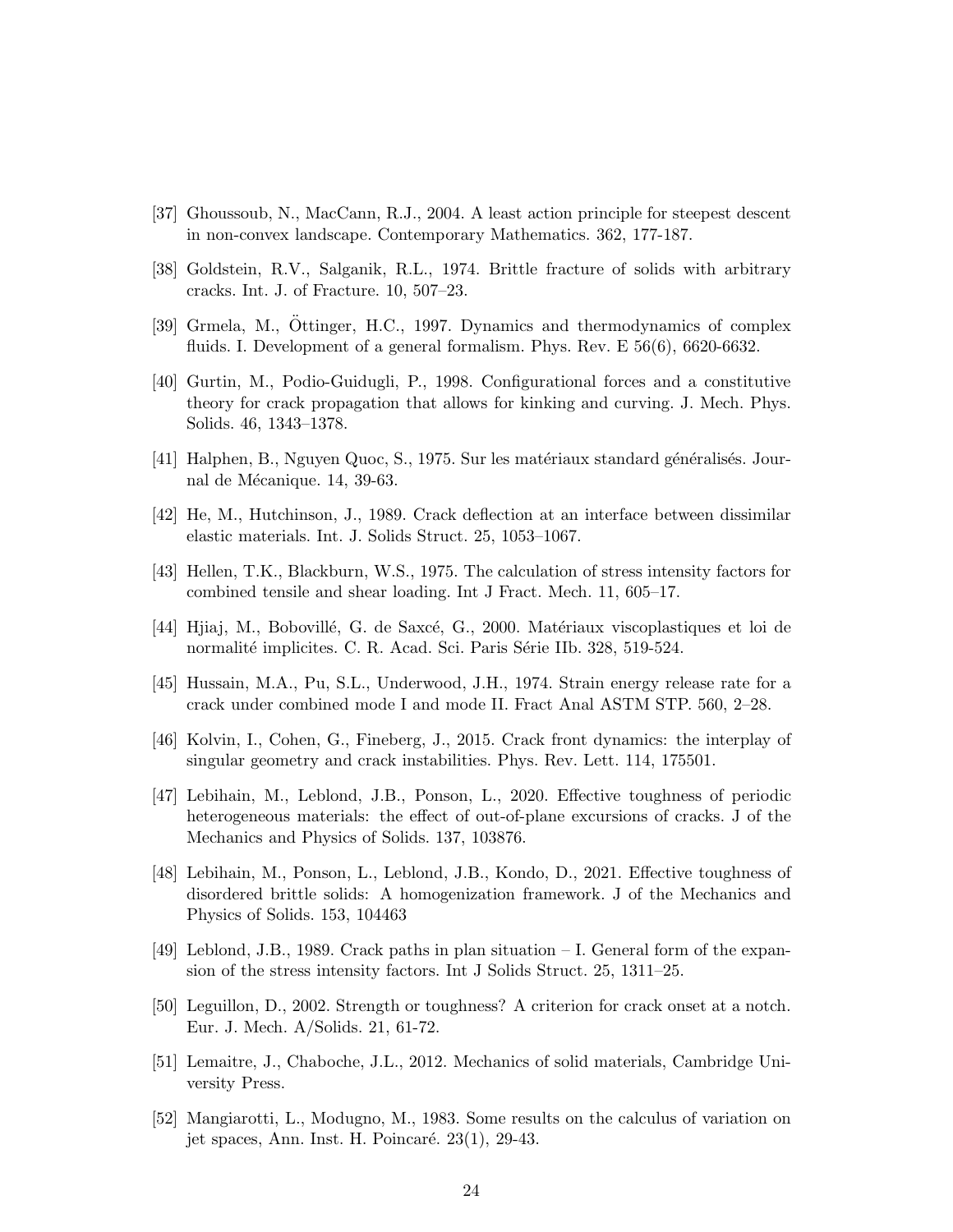- [53] Manh Hong D., Peletier, M.A., Zimmer, J., 2013. GENERIC formalism of a Vlasov-Fokker-Planck equation and connection to large-deviation principles. Nonlinearity. 26, 2951-2971.
- [54] Magnier, V., Charkaluk, E., Bouby, C., de Saxcé, G., 2006. Bipotential Versus Return Mapping Algorithms: Implementation of Non-Associated Flow Rules, in: Topping, B.H.V., Montero, G., Montenegro, R. (Eds.), Proceedings of The Eighth International Conference on Computational Structures Technology (las Palmas de Gran Canaria, sept. 12-15, 2006). Civil-Comp Press, Stirlingshire, United Kingdom.
- <span id="page-24-0"></span>[55] Mielke, A., Theil, F., 1999. A mathematical model for rate-independent phase transformations with hysteresis, in: Alber, H.D., Balean, R., Farwig, R. (Eds.), Workshop on Models of Continuum Mechanics in Analysis and Engineering, Shaker-Verlag, pp.117-129.
- <span id="page-24-2"></span><span id="page-24-1"></span>[56] Mielke, A., 2005, in: Feireisl, E. (Ed.), Handbook of Differential Equations, Evolutionary Equations, vol. 2. Elsevier, pp.461-559.
- [57] Mielke, A., Roubíček, T., 2006. Rate-independent damage processes in nonlinear elasticity. Mathematical Models and Methods in Applied Sciences (M3AS). 16(2), 177-209.
- [58] Mielke, A., 2011. Formulation of thermo-elastic dissipative material behavior using GENERIC. Contin. Mech.Thermodyn. 23, 233-256.
- [59] Moës, N., Dolbow, J., Belytschko, T., 1999. A finite element method for crack growth without remeshing. Int. J. for Numerical Methods in Engineering 46:131- 150.
- [60] Moës, N., Belytschko, T., 2002. Extended finite element method for cohesive crack growth. Engineering Fracture Mechanics. 69, 813-833.
- [61] Mróz, K.P., Mróz, Z., 2010. On crack path evolution rules. Engineering Fracture Mechanics. 77, 1781-1807
- [62] Mumford, D., Shah, J., 1989. Optimal approximation by piecewise smooth functions and associated variational problems. Comm. on Pure and Appl. Math. 42(5), 577–685.
- [63] Nayroles, B., 1976. Deux théorèmes de minimum pour certains systèmes dissipatifs. C. R. Acad. Sci. Paris Série A-B. 282, A1035-A1038.
- $[64]$  Ottinger, H.C., Grmela, M., 1997. Dynamics and thermodynamics of complex fluids. II. Illustrations of a general formalism. Phys. Rev. E. 56(6), 6633-6655.
- [65] Richard, H.A., 1984. Examination of brittle fracture criteria for overlapping mode I and II loading applied to cracks, in: Sih, G.C. et al. (Eds.), Applications of Fracture Mechanics to Materials and Structures. Nijhoff Publ., The Hague, pp. 309-316.